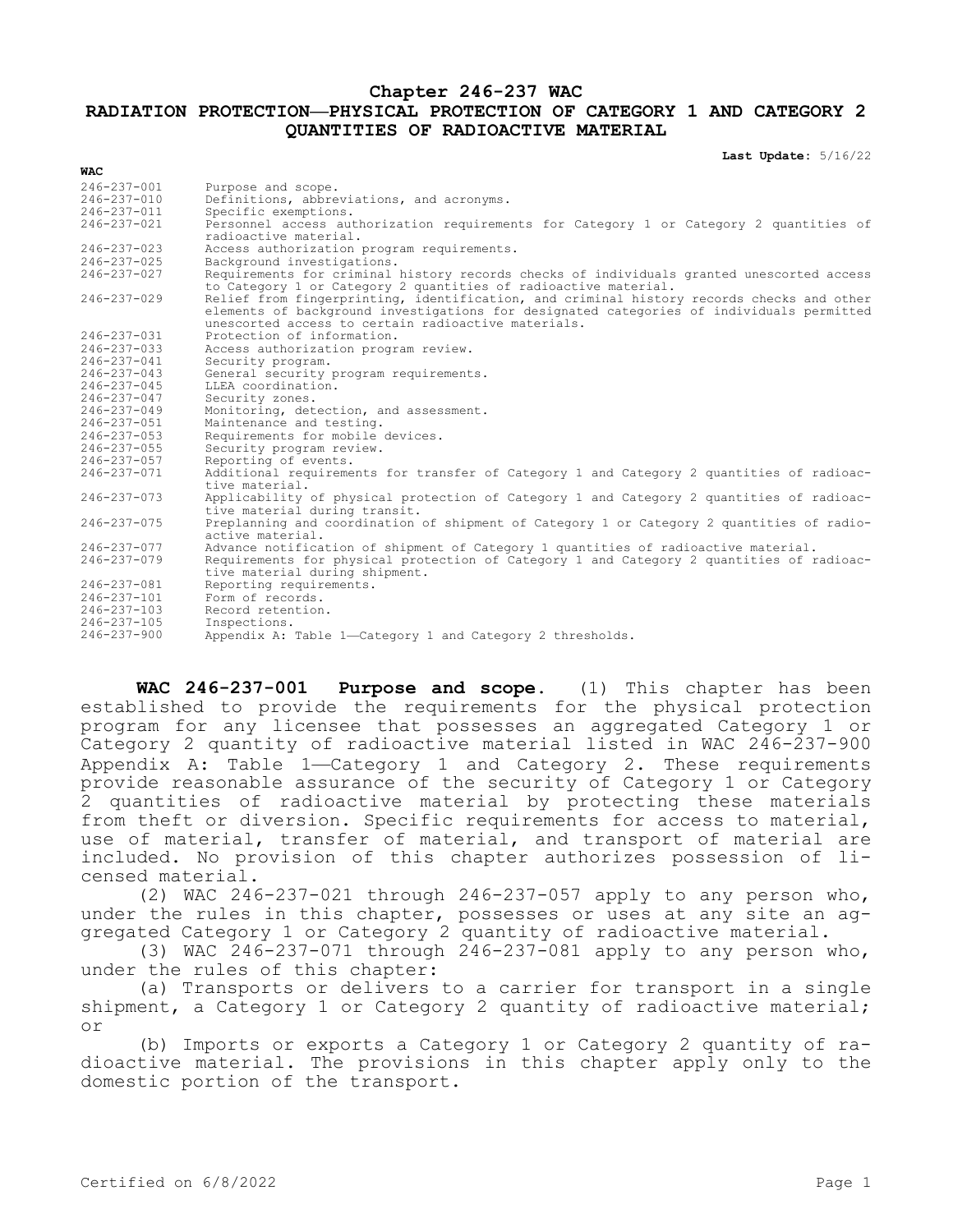[Statutory Authority: RCW 70.98.050 and 70.98.110. WSR 16-13-079, § 246-237-001, filed 6/14/16, effective 7/15/16.]

**WAC 246-237-010 Definitions, abbreviations, and acronyms.** The definitions, abbreviations, and acronyms in this section and in WAC 246-220-010 apply throughout this chapter unless the context clearly indicates otherwise:

(1) "Access control" means a system for allowing only approved individuals to have unescorted access to the security zone and for ensuring that all other individuals are subject to escorted access.

(2) "Act" means the Atomic Energy Act of 1954, including any amendments thereto.

(3) "Aggregated" means accessible by the breach of a single physical barrier that would allow access to radioactive material in any form, including any devices that contain the radioactive material, when the total activity equals or exceeds a Category 2 quantity of radioactive material.

(4) "Agreement state" means any state with which the Atomic Energy Commission or the NRC has entered into an effective agreement under subsection 274b of the act. Nonagreement state means any other state.

(5) "Approved individual" means an individual whom the licensee has determined to be trustworthy and reliable for unescorted access in accordance with WAC 246-237-021 through 246-237-033 and who has completed the training required by WAC 246-237-043(3).

(6) "Background investigation" means the investigation conducted by a licensee or applicant to support the determination of trustworthiness and reliability.

(7) "Becquerel (Bq)" means the SI unit of activity. One becquerel is equal to 1 disintegration or transformation per second  $(s^{-1})$ .

(8) "By-product material" means:

(a) Any radioactive material (except special nuclear material) yielded in, or made radioactive by, exposure to the radiation incident to the process of producing or using special nuclear material;

(b) The tailings or wastes produced by the extraction or concentration of uranium or thorium from ore processed primarily for its source material content, including discrete surface wastes resulting from uranium solution extraction processes. Underground ore bodies depleted by these solution extraction operations do not constitute "byproduct material" within this definition;

(c)(i) Any discrete source of radium-226 that is produced, extracted, or converted after extraction, before, on, or after August 8, 2005, for use for a commercial, medical, or research activity; or

(ii) Any material that:

(A) Has been made radioactive by use of a particle accelerator; and

(B) Is produced, extracted, or converted after extraction, before, on, or after August 8, 2005, for use for a commercial, medical, or research activity; and

(d) Any discrete source of naturally occurring radioactive material, other than source material, that:

(i) The NRC, in consultation with the Administrator of the Environmental Protection Agency, the Secretary of Energy, the Secretary of Homeland Security, and the head of any other appropriate federal agency, determines would pose a threat similar to the threat posed by a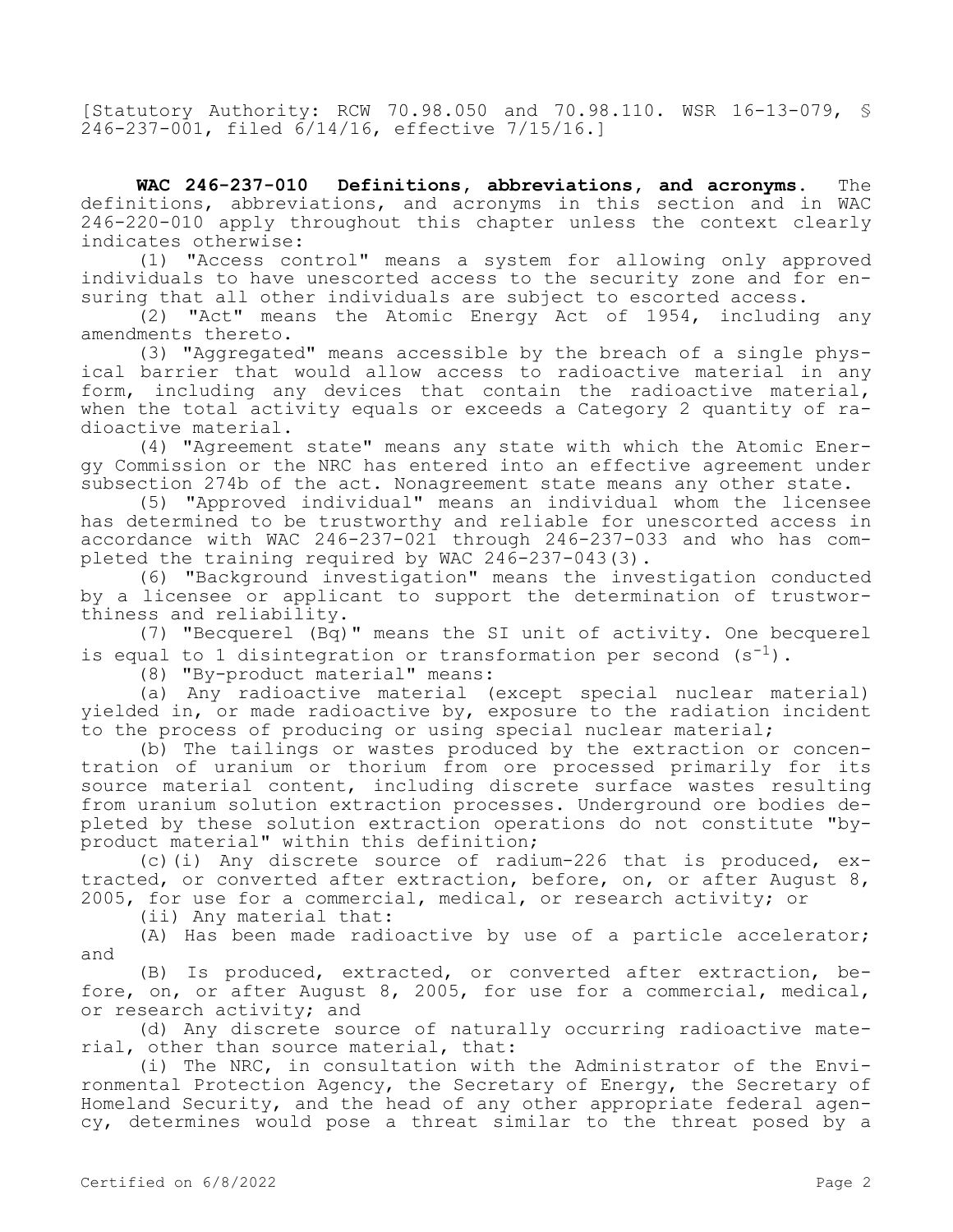discrete source of radium-226 to the public health and safety or the common defense and security; and

(ii) Before, on, or after August 8, 2005, is extracted or converted after extraction for use in a commercial, medical, or research activity.

(9) "Carrier" means a person engaged in the transportation of passengers or property by land or water as a common, contract, or private carrier, or by civil aircraft.

(10) "Category 1 quantity of radioactive material" means a quantity of radioactive material meeting or exceeding the Category 1 threshold in Table 1 of WAC 246-237-900 Appendix A: Table 1—Category 1 and Category 2. This is determined by calculating the ratio of the total activity of each radionuclide to the Category 1 threshold for that radionuclide and adding the ratios together. If the sum equals or exceeds 1, the quantity would be considered a Category 1 quantity. Category 1 quantities of radioactive material do not include the radioactive material contained in any fuel assembly, subassembly, fuel rod, or fuel pellet.

(11) "Category 2 quantity of radioactive material" means a quantity of radioactive material meeting or exceeding the Category 2 threshold but less than the Category 1 threshold in Table 1 of WAC 246-237-900 Appendix A: Table 1—Category 1 and Category 2. This is determined by calculating the ratio of the total activity of each radionuclide to the Category 2 threshold for that radionuclide and adding the ratios together. If the sum equals or exceeds one, the quantity would be considered a Category 2 quantity. Category 2 quantities of radioactive material do not include the radioactive material contained in any fuel assembly, subassembly, fuel rod, or fuel pellet.

(12) "Curie" means a unit of quantity of radioactivity. One curie (Ci) is that quantity of radioactive material which decays at the rate of  $3.7 \times 10^{10}$  transformations per second (tps).

(13) "Diversion" means the unauthorized movement of radioactive material subject to this chapter to a location different from the material's authorized destination inside or outside of the site at which the material is used or stored.

(14) "Escorted access" means accompaniment while in a security zone by an approved individual who maintains continuous direct visual surveillance at all times over an individual who is not approved for unescorted access.

(15) "FBI" means the federal bureau of investigation.

(16) "Fingerprint orders" means the orders issued by the NRC or the legally binding requirements issued by agreement states that require fingerprints and criminal history records checks for individuals with unescorted access to Category 1 and Category 2 quantities of radioactive material or safeguards information-modified handling.

(17) "Government agency" means any executive department, commission, independent establishment, corporation, wholly or partly owned by the United States of America which is an instrumentality of the United States, or any board, bureau, division, service, office, officer, authority, administration, or other establishment in the executive branch of the government.

(18) "License" means, except where otherwise specified, a license for radioactive material issued pursuant to the regulations in chapters 246-232, 246-233, 246-235, 246-240, 246-243, or 246-244 WAC.

(19) "License issuing authority" means the licensing agency (the department, NRC, or an agreement state) that issued the license.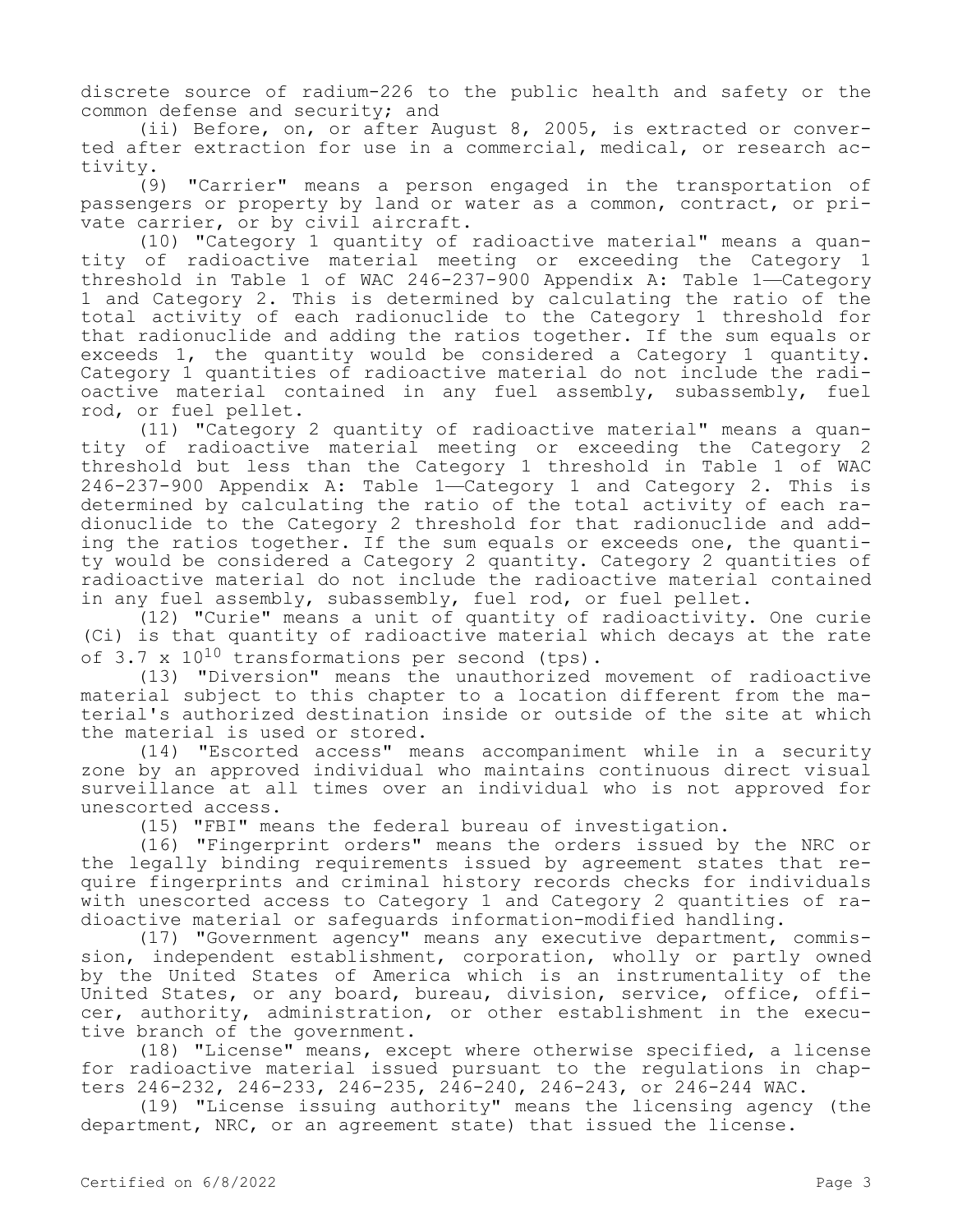(20) "LLEA (local law enforcement agency)" means a public or private organization that has been approved by a federal, state, or local government to carry firearms and make arrests, and is authorized and has the capability to provide an armed response in the jurisdiction where the licensed Category 1 or Category 2 quantity of radioactive material is used, stored, or transported.

(21) "Lost or missing licensed material" means licensed material whose location is unknown. It includes material that has been shipped but has not reached its destination and whose location cannot be readily traced in the transportation system.

(22) "Mobile device" means a piece of equipment containing licensed radioactive material that is either mounted on wheels or casters, or otherwise equipped for moving without a need for disassembly or dismounting; or designed to be hand carried. Mobile devices do not include stationary equipment installed in a fixed location.

(23) "Movement control center" means an operations center that is remote from transport activity and that maintains position information on the movement of radioactive material, receives reports of attempted attacks or thefts, provides a means for reporting these and other problems to appropriate agencies, and can request and coordinate appropriate aid.

(24) "No-later-than arrival time" means the date and time that the shipping licensee and receiving licensee have established as the time at which an investigation will be initiated if the shipment has not arrived at the receiving facility. The no-later-than arrival time may not be more than six hours after the estimated arrival time for shipments of Category 2 quantities of radioactive material.

(25) "NRC" or "commission" means the U.S. Nuclear Regulatory Commission.

(26) "Person" means any individual, corporation, partnership, firm, association, trust, estate, public or private institution, group, government agency other than NRC or the Department of Energy, any state or any political subdivision of, or any political entity within, a state, any foreign government or nation, or any political subdivision of any such government or nation, or other entity, and any legal successor, representative, agent or agency of the foregoing.

(27) "Reviewing official" means the individual who makes the trustworthiness and reliability determination of an individual to determine whether the individual may have, or continue to have, unescorted access to the Category 1 or Category 2 quantities of radioactive materials that are possessed by the licensee.

(28) "Sabotage" means deliberate damage, with malevolent intent, to a Category 1 or Category 2 quantity of radioactive material, a device that contains a Category 1 or Category 2 quantity of radioactive material, or the components of the security system.

(29) "Safe haven" means a readily recognizable and readily accessible site at which security is present or from which, in the event of an emergency, the transport crew can notify and wait for the local law enforcement authorities.

(30) "Security zone" means any temporary or permanent area determined and established by the licensee for the physical protection of Category 1 or Category 2 quantities of radioactive material.

(31) "State" means a state of the United States, the District of Columbia, the Commonwealth of Puerto Rico, the Virgin Islands, Guam, American Samoa, and the Commonwealth of the Northern Mariana Islands.

(32) "Telemetric position monitoring system" means a data transfer system that captures information by instrumentation or measuring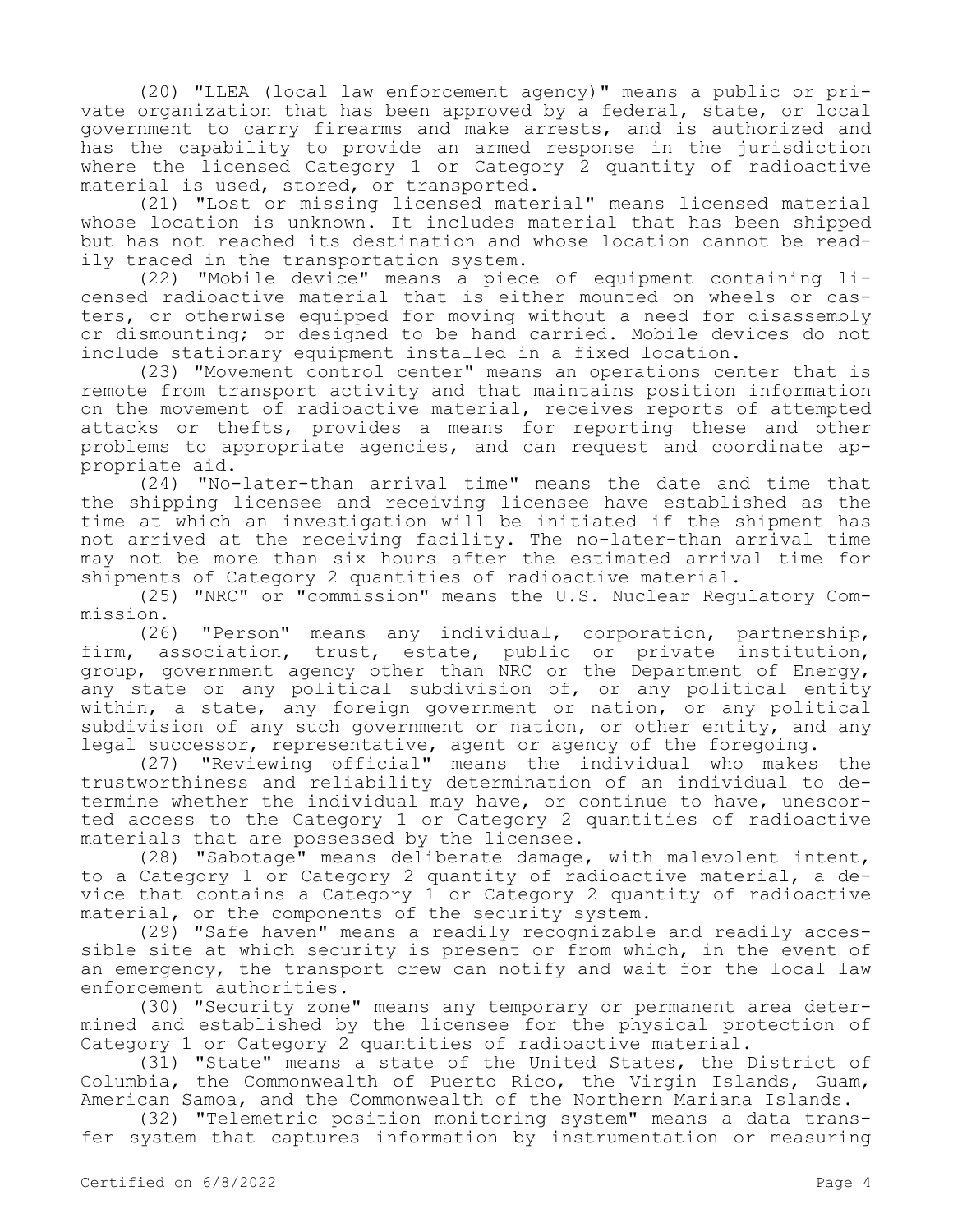devices about the location and status of a transport vehicle or package between the departure and destination locations.

(33) "Trustworthiness and reliability" are characteristics of an individual considered dependable in judgment, character, and performance, such that unescorted access to Category 1 or Category 2 quantities of radioactive material by that individual does not constitute an unreasonable risk to the public health and safety or security. A determination of trustworthiness and reliability for this purpose is based upon the results from a background investigation.

(34) "Unescorted access" means solitary access to an aggregated Category 1 or Category 2 quantity of radioactive material or the devices that contain the material.

(35) "United States" means when used in a geographical sense includes Puerto Rico and all territories and possessions of the United States.

[Statutory Authority: RCW 70A.388.040 and 70A.388.110. WSR 22-11-063, § 246-237-010, filed 5/16/22, effective 6/16/22. Statutory Authority: RCW 70.98.050 and 70.98.110. WSR 16-13-079, § 246-237-010, filed 6/14/16, effective 7/15/16.]

**WAC 246-237-011 Specific exemptions.** (1) The department may, upon application of any interested person or upon its own initiative, grant such exemptions from the requirements of the rules in this chapter as it determines are authorized by law and will not endanger life or property or the common defense and security, and are otherwise in the public interest.

(2) Any licensee's activities are exempt from the requirements of WAC 246-237-021 through 246-237-057 to the extent that its activities are included in a security plan required by 10 C.F.R. Part 73.

(3) A licensee who possesses radioactive waste that contains Category 1 or Category 2 quantities of radioactive material is exempt from the requirements of WAC 246-237-021 through 246-237-081, except that any radioactive waste that contains discrete sources, ion-exchange resins, or activated material that weighs less than two thousand kg (four thousand four hundred nine pounds) is not exempt from the requirements of this chapter. The licensee shall implement the following requirements to secure the radioactive waste:

(a) Use continuous physical barriers which allow access to the radioactive waste only through established access control points;

(b) Use a locked door or gate with monitored alarm at the access control point;

(c) Assess and respond to each actual or attempted unauthorized access to determine whether an actual or attempted theft, sabotage, or diversion occurred; and

(d) Immediately notify the LLEA and request an armed response from the LLEA upon determination that there was an actual or attempted theft, sabotage, or diversion of the radioactive waste that contains Category 1 or Category 2 quantities of radioactive material.

[Statutory Authority: RCW 70.98.050 and 70.98.110. WSR 16-13-079, § 246-237-011, filed 6/14/16, effective 7/15/16.]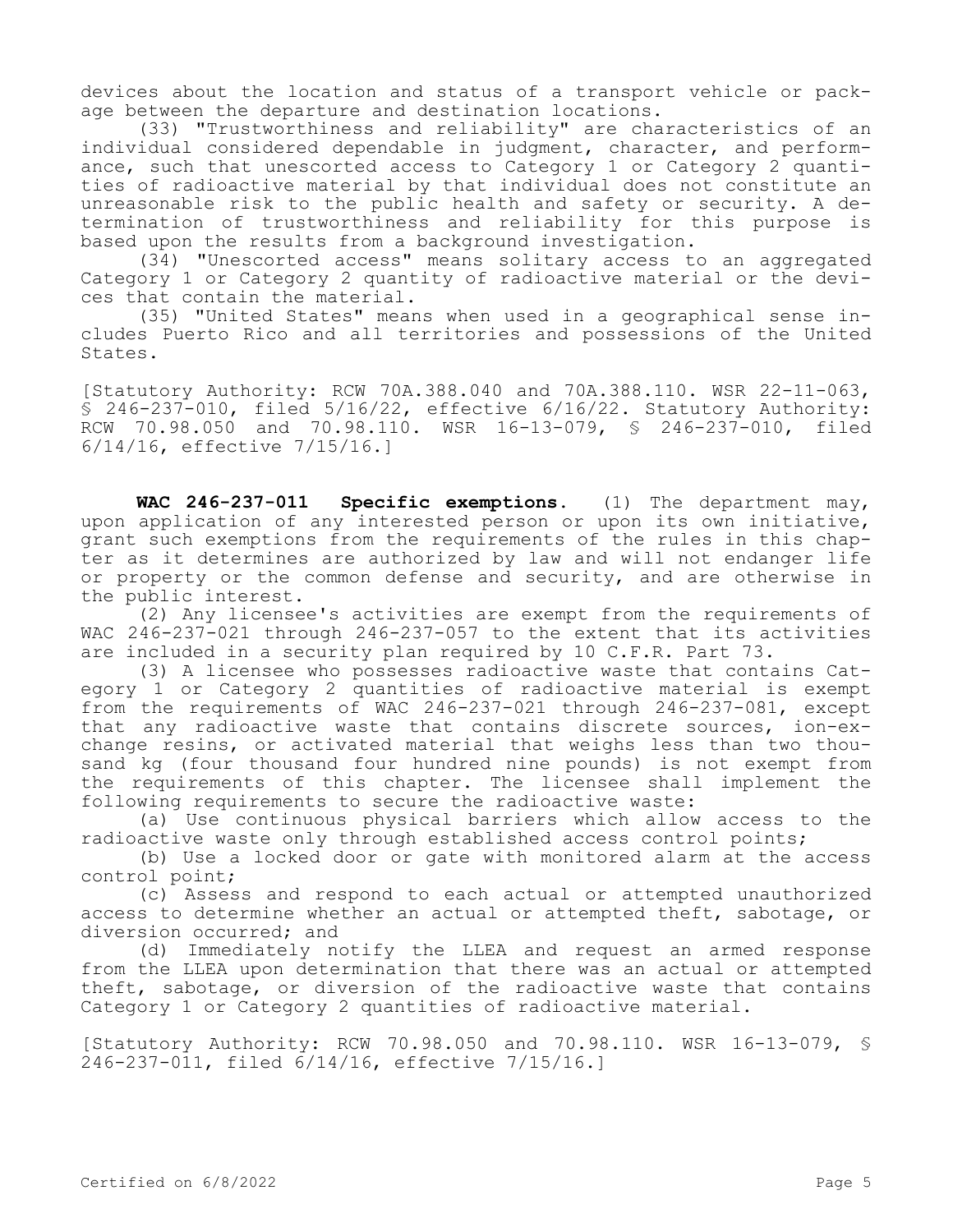## **WAC 246-237-021 Personnel access authorization requirements for Category 1 or Category 2 quantities of radioactive material.** (1) General.

(a) Each licensee who possesses an aggregated quantity of radioactive material at or above the Category 2 threshold shall establish, implement, and maintain its access authorization program in accordance with the requirements of this chapter.

(b) An applicant for a new license and each licensee who would become newly subject to the requirements of this chapter, upon application for modification of its license, shall implement the requirements of this chapter, as appropriate, before taking possession of an aggregated Category 1 or Category 2 quantity of radioactive material.

(c) Any licensee who has not previously implemented the security orders or been subject to the provisions of this chapter shall implement the provisions of this chapter before aggregating radioactive material to a quantity that equals or exceeds the Category 2 threshold.

(2) General performance objective. The licensee's access authorization program must ensure that the individuals specified in subsection  $(3)$  (a)(i) and (ii) of this section are trustworthy and reliable.

(3) Applicability.

(a) Licensees shall subject the following individuals to an access authorization program:

(i) Any individual whose assigned duties require unescorted access to Category 1 or Category 2 quantities of radioactive material or to any device that contains the radioactive material; and

(ii) Reviewing officials.

(b) Licensees need not subject the categories of individuals listed in WAC 246-237-029(1) to the investigation elements of the access authorization program.

(c) Licensees shall approve for unescorted access to Category 1 or Category 2 quantities of radioactive material only those individuals with job duties which require unescorted access to Category 1 or Category 2 quantities of radioactive material.

(d) Licensees may include individuals needing access to safeguards information-modified handling under 10 C.F.R. Part 73 in the<br>access authorization program under WAC 246-237-021 through access authorization program 246-237-033.

[Statutory Authority: RCW 70.98.050 and 70.98.110. WSR 16-13-079, § 246-237-021, filed 6/14/16, effective 7/15/16.]

**WAC 246-237-023 Access authorization program requirements.** (1) Granting unescorted access authorization.

(a) Licensees shall implement the requirements of this chapter for granting initial or reinstated unescorted access authorization.

(b) Individuals who have been determined to be trustworthy and reliable shall also complete the security training required by WAC 246-237-043(3) before being allowed unescorted access to Category 1 or Category 2 quantities of radioactive material.

(2) Reviewing officials. Reviewing officials are the only individuals who may make trustworthiness and reliability determinations that allow individuals to have unescorted access to Category 1 or Category 2 quantities of radioactive materials possessed by the licensee.

(a) Each licensee shall name one or more individuals to be reviewing officials. After completing the background investigation on the reviewing official, the licensee shall provide, under oath or af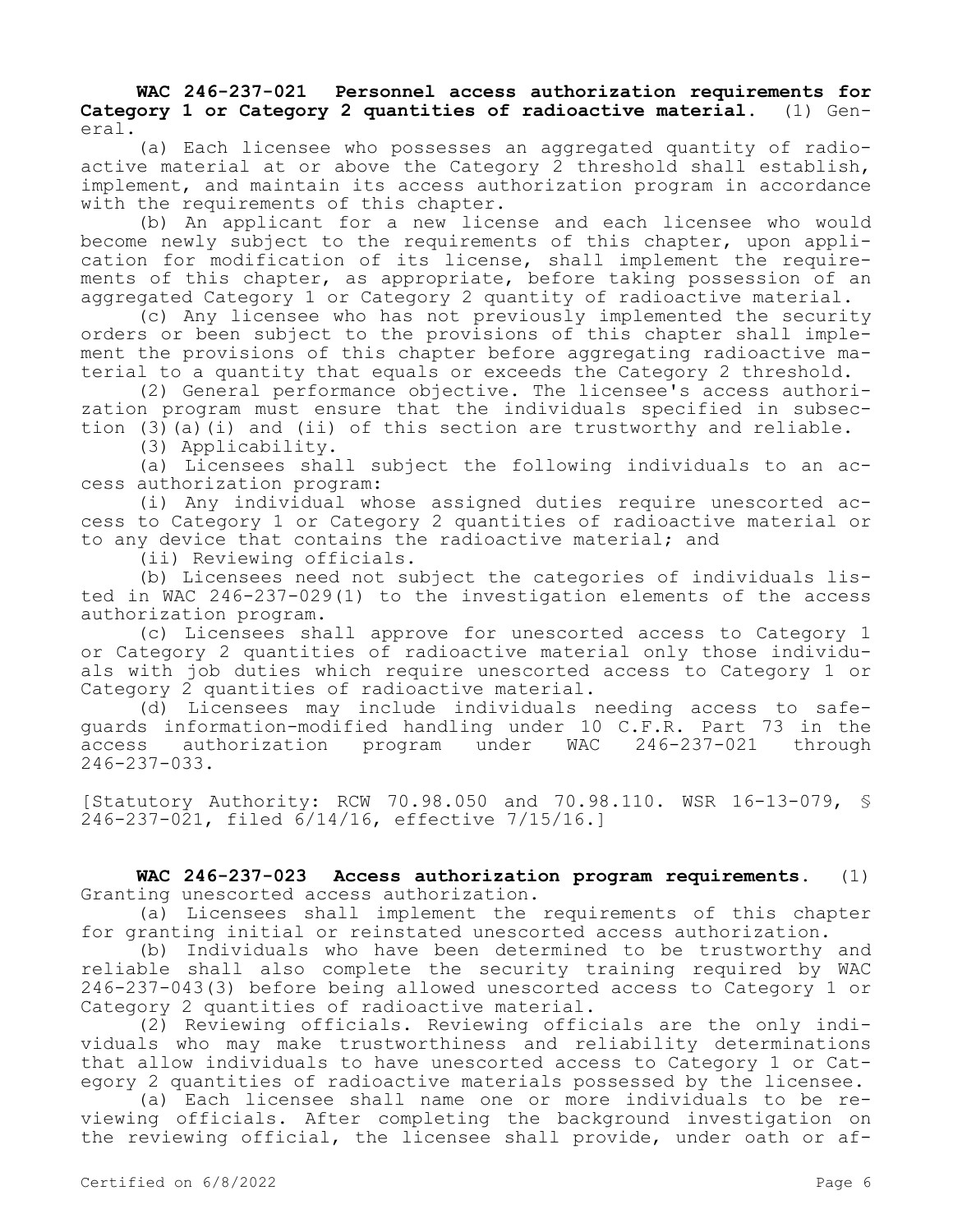firmation, a certification that the reviewing official is deemed trustworthy and reliable by the licensee. Provide oath or affirmation certificates to the department. The fingerprints of the named reviewing official must be taken by a law enforcement agency, federal or state agencies that provide fingerprinting services to the public, or commercial fingerprinting services authorized by a state to take fingerprints. The licensee shall recertify that the reviewing official is deemed trustworthy and reliable every 10 years in accordance with WAC 246-237-025(3).

(b) Reviewing officials must be permitted to have unescorted access to Category 1 or Category 2 quantities of radioactive materials or access to safeguards information or safeguards information-modified handling, if the licensee possesses safeguards information or safeguards information-modified handling.

(c) Reviewing officials cannot approve other individuals to act as reviewing officials.

(d) A reviewing official does not need to undergo a new background investigation before being named by the licensee as the reviewing official if:

(i) The individual has undergone a background investigation that included fingerprinting and an FBI criminal history records check and has been determined to be trustworthy and reliable by the licensee; or

(ii) The individual is subject to a category listed in WAC 246-237-029(1).

(3) Informed consent.

(a) Licensees may not initiate a background investigation without the informed and signed consent of the subject individual. This consent must include authorization to share personal information with other individuals or organizations as necessary to complete the background investigation. Before a final adverse determination, the licensee shall provide the individual with an opportunity to correct any inaccurate or incomplete information that is developed during the background investigation. Licensees do not need to obtain signed consent from those individuals who meet the requirements of WAC 246-237-025(2). A signed consent must be obtained prior to any reinvestigation.

(b) The subject individual may withdraw their consent at any time. Licensees shall inform the individual that:

(i) If an individual withdraws their consent, the licensee may not initiate any elements of the background investigation that were not in progress at the time the individual withdrew their consent; and

(ii) The withdrawal of consent for the background investigation is sufficient cause for denial or termination of unescorted access authorization.

(4) Personal history disclosure. Any individual who is applying for unescorted access authorization shall disclose the personal history information that is required by the licensee's access authorization program for the reviewing official to make a determination of the individual's trustworthiness and reliability. Refusal to provide, or the falsification of, any personal history information required by this chapter is sufficient cause for denial or termination of unescorted access.

(5) Determination basis.

(a) The reviewing official shall determine whether to permit, deny, unfavorably terminate, maintain, or administratively withdraw an individual's unescorted access authorization based on an evaluation of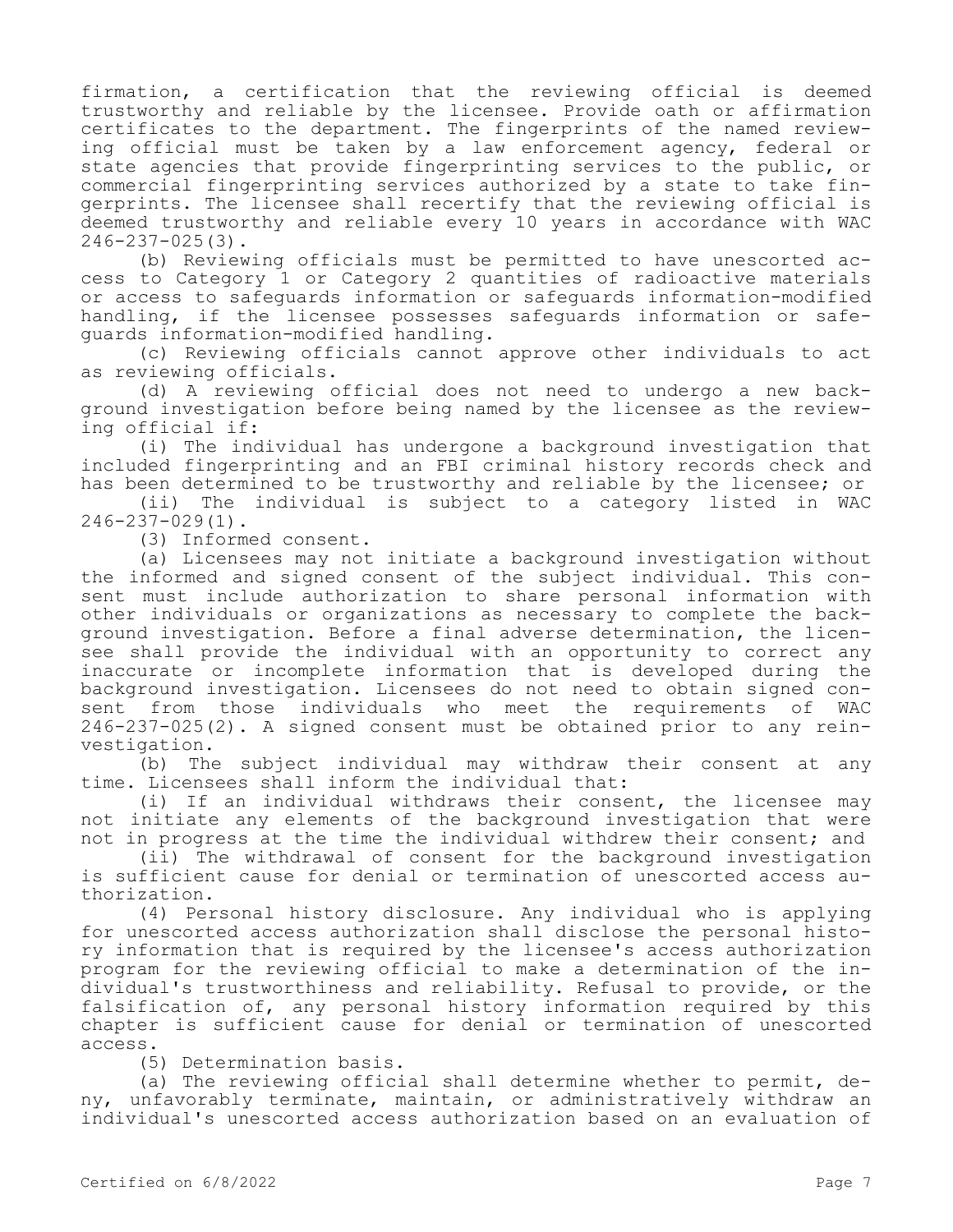all of the information collected to meet the requirements of this chapter.

(b) The reviewing official may not permit any individual to have unescorted access until the reviewing official has evaluated all of the information collected to meet the requirements of this chapter and determined that the individual is trustworthy and reliable. The reviewing official may deny unescorted access to any individual based on information obtained at any time during the background investigation.

(c) The licensee shall document the basis for concluding whether or not there is reasonable assurance that an individual is trustworthy and reliable.

(d) The reviewing official may terminate or administratively withdraw an individual's unescorted access authorization based on information obtained after the background investigation has been completed and the individual granted unescorted access authorization.

(e) Licensees shall maintain a list of persons currently approved for unescorted access authorization. When a licensee determines that a person no longer requires unescorted access or meets the access authorization requirement, the licensee shall remove the person from the approved list as soon as possible, but no later than seven working days, and take prompt measures to ensure that the individual is unable to have unescorted access to the material.

(6) Procedures. Licensees shall develop, implement, and maintain written procedures for implementing the access authorization program. The procedures must include provisions for the notification of individuals who are denied unescorted access. The procedures must include provisions for the review, at the request of the affected individual, of a denial or termination of unescorted access authorization. The procedures must contain a provision to ensure that the individual is informed of the grounds for the denial or termination of unescorted access authorization and allow the individual an opportunity to provide additional relevant information.

(7) Right to correct and complete information.

(a) Prior to any final adverse determination, licensees shall provide each individual subject to this chapter with the right to complete, correct, and explain information obtained as a result of the licensee's background investigation. Confirmation of receipt by the individual of this notification must be maintained by the licensee for a period of one year from the date of the notification.

(b) If, after reviewing their criminal history record, an individual believes that it is incorrect or incomplete in any respect and wishes to change, correct, update, or explain anything in the record, the individual may initiate challenge procedures. These procedures include direct application by the individual challenging the record to the law enforcement agency that contributed the questioned information or a direct challenge as to the accuracy or completeness of any entry on the criminal history record to the FBI, Criminal Justice Information Services Division, ATTN: SCU, Mod. D-2, 1000 Custer Hollow Road, Clarksburg, WV 26306 as set forth in 28 C.F.R. 16.30 through 16.34. In the latter case, the FBI will forward the challenge to the agency that submitted the data, and will request that the agency verify or correct the challenged entry. Upon receipt of an official communication directly from the agency that contributed the original information, the FBI Identification Division makes any changes necessary in accordance with the information supplied by that agency. Licensees must provide at least 10 days for an individual to initiate action to challenge the results of an FBI criminal history records check after the record be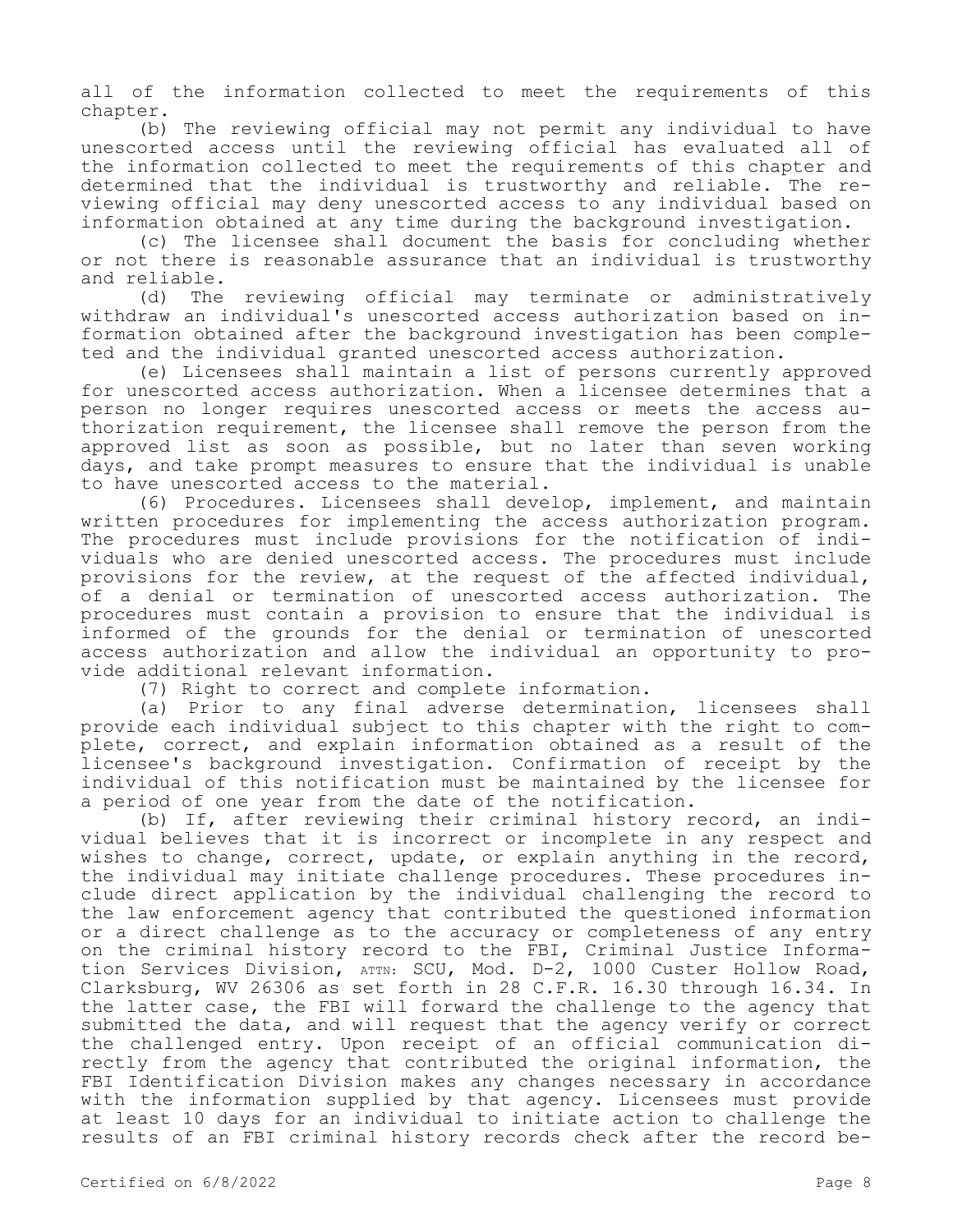ing made available for their review. The licensee may make a final adverse determination based upon the criminal history records only after receipt of the FBI's confirmation or correction of the record.

(8) Records.

(a) The licensee shall retain documentation regarding the trustworthiness and reliability of individual employees for three years from the date the individual no longer requires unescorted access to Category 1 or Category 2 quantities of radioactive material.

(b) The licensee shall retain a copy of the current access authorization program procedures as a record for three years after the procedure is no longer needed. If any portion of the procedure is superseded, the licensee shall retain the superseded material for three years after the record is superseded.

(c) The licensee shall retain the list of persons approved for unescorted access authorization for three years after the list is superseded or replaced.

[Statutory Authority: RCW 70A.388.040 and 70A.388.110. WSR 22-11-063, § 246-237-023, filed 5/16/22, effective 6/16/22. Statutory Authority: RCW 70.98.050 and 70.98.110. WSR 17-01-034, § 246-237-023, filed 12/12/16, effective 1/12/17; WSR 16-13-079, § 246-237-023, filed 6/14/16, effective 7/15/16.]

**WAC 246-237-025 Background investigations.** (1) Initial investigation. Before allowing an individual unescorted access to Category 1 or Category 2 quantities of radioactive material or to the devices that contain the material, licensees shall complete a background investigation of the individual seeking unescorted access authorization. The scope of the investigation must encompass at least the seven years preceding the date of the background investigation or since the individual's eighteenth birthday, whichever is shorter. The background investigation must include at a minimum:

(a) Fingerprinting and an FBI identification and criminal history records check in accordance with WAC 246-237-027;

(b) Verification of true identity. Licensees shall verify the true identity of the individual who is applying for unescorted access authorization to ensure that the applicant is who they claim to be. A licensee shall review official identification documents (driver's license; passport; government identification; certificate of birth issued by the state, province, or country of birth) and compare the documents to personal information data provided by the individual to identify any discrepancy in the information. Licensees shall document the type, expiration, and identification number of the identification document, or maintain a photocopy of identifying documents on file in accordance with WAC 246-237-031. Licensees shall certify in writing that the identification was properly reviewed, and shall maintain the certification and all related documents for review upon inspection;

(c) Employment history verification. Licensees shall complete an employment history verification, including military history. Licensees shall verify the individual's employment with each previous employer for the most recent seven years before the date of application;

(d) Verification of education. Licensees shall verify that the individual participated in the education process during the claimed period;

(e) Character and reputation determination. Licensees shall complete reference checks to determine the character and reputation of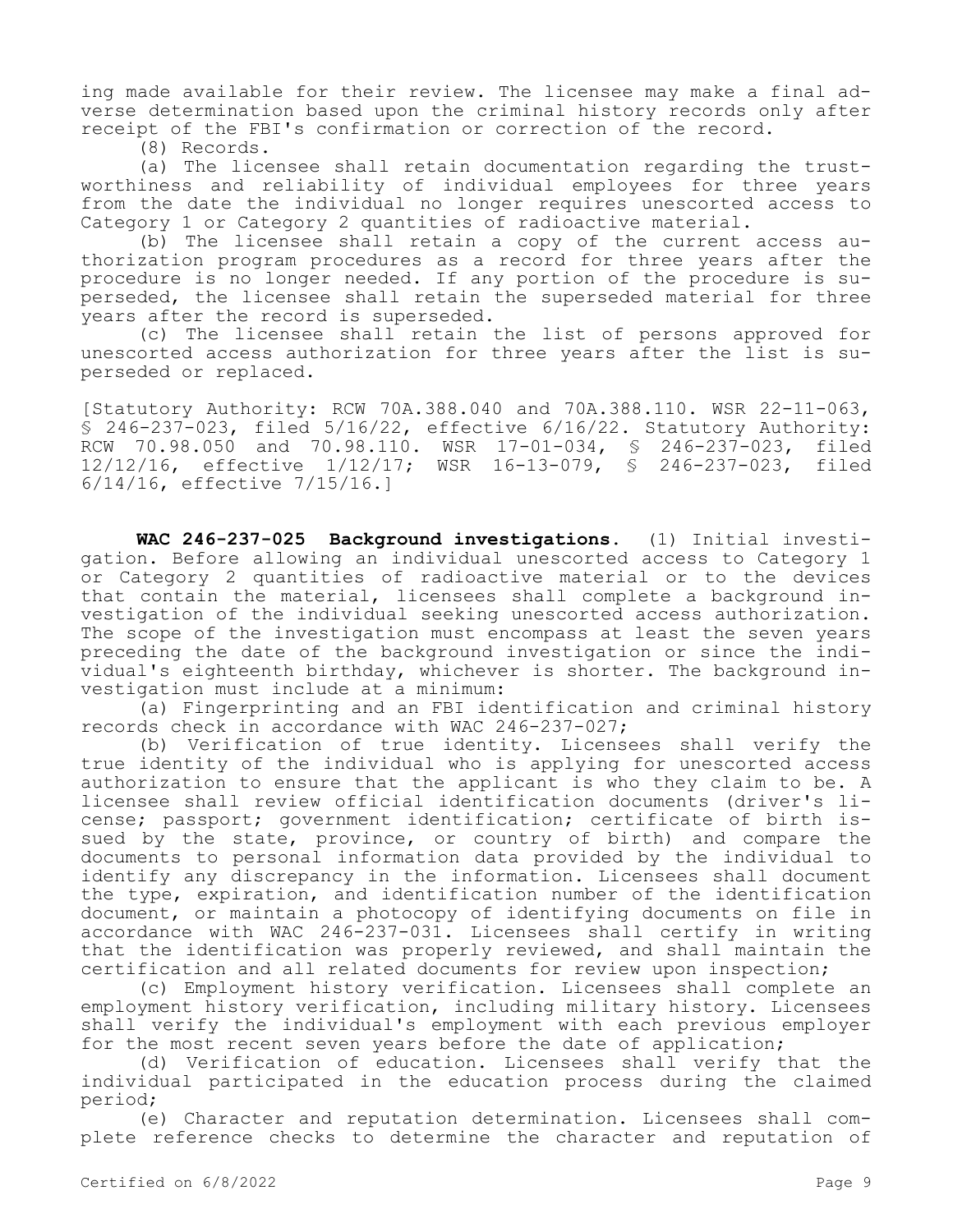the individual who has applied for unescorted access authorization. Unless other references are not available, reference checks may not be conducted with any person who is known to be a close member of the individual's family including, but not limited to, the individual's spouse, parents, siblings, or children, or any individual who resides in the individual's permanent household. Reference checks under this chapter must be limited to whether the individual has been and continues to be trustworthy and reliable;

(f) The licensee shall also, to the extent possible, obtain independent information to corroborate that provided by the individual (for example, seek references not supplied by the individual); and

(g) If a previous employer, educational institution, or any other entity with which the individual claims to have been engaged fails to provide information or indicates an inability or unwillingness to provide information within a time frame deemed appropriate by the licensee but at least after ten business days of the request or if the licensee is unable to reach the entity, the licensee shall document the refusal, unwillingness, or inability in the record of investigation; and attempt to obtain the information from an alternate source.

(2) Grandfathering.

(a) Individuals who have been determined to be trustworthy and reliable for unescorted access to Category 1 or Category 2 quantities of radioactive material under the fingerprint orders may continue to have unescorted access to Category 1 and Category 2 quantities of radioactive material without further investigation. These individuals shall be subject to the reinvestigation requirement.

(b) Individuals who have been determined to be trustworthy and reliable under the provisions of 10 C.F.R. Part 73 or the security orders for access to safeguards information, safeguards informationmodified handling, or risk-significant material may have unescorted access to Category 1 and Category 2 quantities of radioactive material without further investigation. The licensee shall document that the individual was determined to be trustworthy and reliable under the provisions of 10 C.F.R. Part 73 or a security order. Security order, in this context, refers to any order that was issued by the NRC that required fingerprints and an FBI criminal history records check for access to safeguards information, safeguards information-modified handling, or risk-significant material such as special nuclear material or large quantities of uranium hexafluoride. These individuals shall be subject to the reinvestigation requirement.

(3) Reinvestigations. Licensees shall conduct a reinvestigation every ten years for any individual with unescorted access to Category 1 or Category 2 quantities of radioactive material. The reinvestigation shall consist of fingerprinting and an FBI identification and criminal history records check in accordance with WAC 246-237-027. The reinvestigations must be completed within ten years of the date on which these elements were last completed.

[Statutory Authority: RCW 70.98.050 and 70.98.110. WSR 17-01-034, § 246-237-025, filed 12/12/16, effective 1/12/17; WSR 16-13-079, § 246-237-025, filed 6/14/16, effective 7/15/16.]

**WAC 246-237-027 Requirements for criminal history records checks of individuals granted unescorted access to Category 1 or Category 2 quantities of radioactive material.** (1) General performance objective and requirements.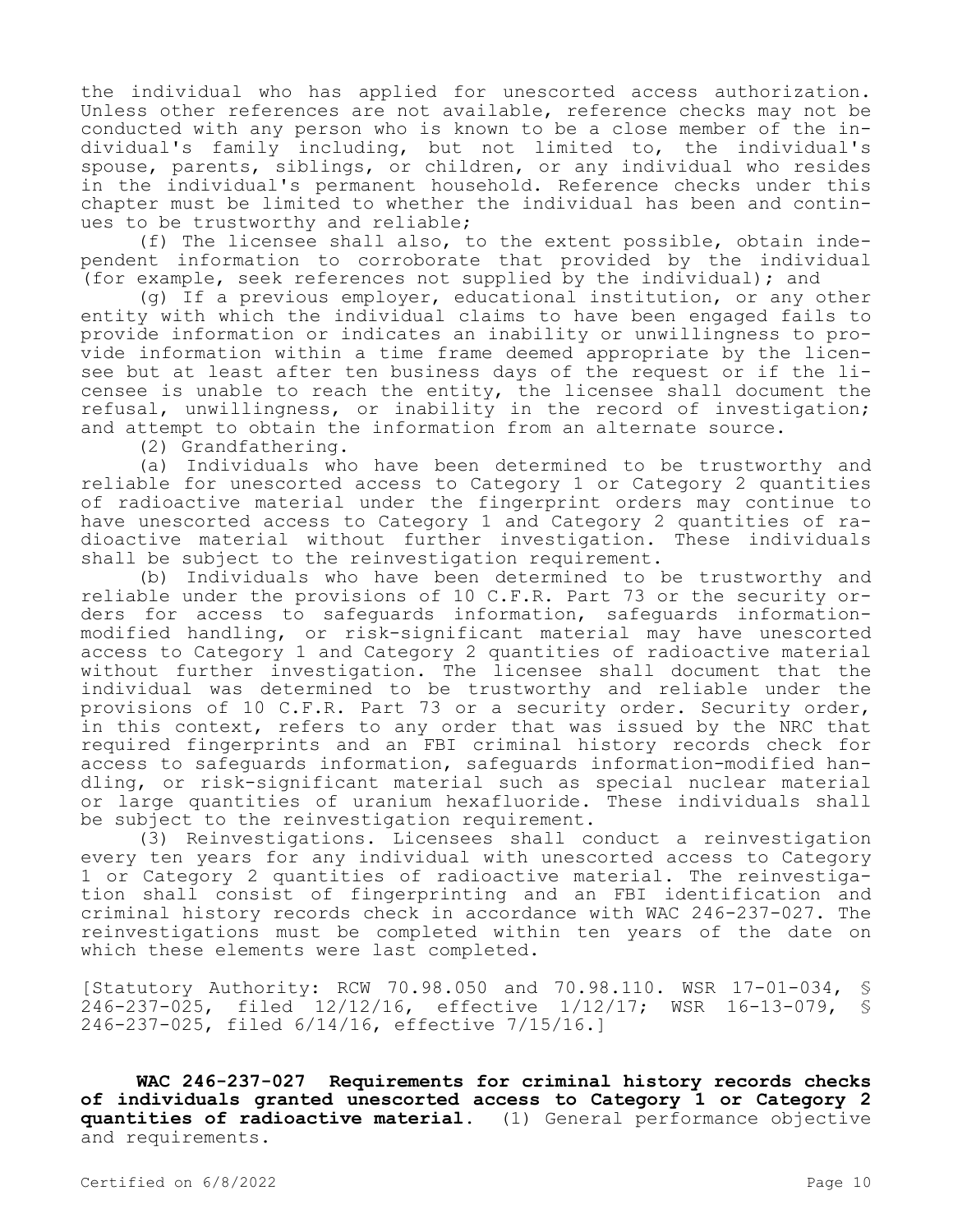(a) Except for those individuals listed in WAC 246-237-029 and those individuals grandfathered under WAC 246-237-025(2), each licensee subject to the provisions of this chapter shall fingerprint each individual who is to be permitted unescorted access to Category 1 or Category 2 quantities of radioactive material. Licensees shall transmit all collected fingerprints to the NRC for transmission to the FBI. The licensee shall use the information received from the FBI as part of the required background investigation to determine whether to grant or deny further unescorted access to Category 1 or Category 2 quantities of radioactive materials for that individual.

(b) The licensee shall notify each affected individual that their fingerprints will be used to secure a review of their criminal history record, and shall inform them of the procedures for revising the record or adding explanations to the record.

(c) Fingerprinting is not required if a licensee is reinstating an individual's unescorted access authorization to Category 1 or Category 2 quantities of radioactive materials if:

(i) The individual returns to the same facility that granted unescorted access authorization within 365 days of the termination of their unescorted access authorization; and

(ii) The previous access authorization was terminated under favorable conditions.

(d) Fingerprints do not need to be taken if an individual who is an employee of a licensee, contractor, manufacturer, or supplier has been granted unescorted access to Category 1 or Category 2 quantities of radioactive material, access to safeguards information, or safeguards information-modified handling by another licensee, based upon a background investigation conducted under this chapter, or the fingerprint orders, or 10 C.F.R. 73. An existing criminal history records check file may be transferred to the licensee asked to grant unescorted access in accordance with the provisions of WAC 246-237-031(3).

(e) Licensees shall use information obtained as part of a criminal history records check solely for the purpose of determining an individual's suitability for unescorted access authorization to Category 1 or Category 2 quantities of radioactive materials, access to safeguards information, or safeguards information-modified handling.

(2) Prohibitions.

(a) Licensees may not base a final determination to deny an individual unescorted access authorization to Category 1 or Category 2 quantities of radioactive material solely on the basis of information received from the FBI involving:

(i) An arrest more than one year old for which there is no information of the disposition of the case; or

(ii) An arrest which resulted in dismissal of the charge or an acquittal.

(b) Licensees may not use information received from a criminal history records check obtained under this chapter in a manner which would infringe upon the rights of any individual under the First Amendment to the Constitution of the United States, nor shall licensees use the information in any way that would discriminate among individuals on the basis of race, religion, national origin, gender, or age.

(3) Procedures for processing of fingerprint checks.

(a) For the purpose of complying with this chapter, licensees shall use an appropriate method to submit to the U.S. Nuclear Regulatory Commission, Director, Division of Facilities and Security, 11545 Rockville Pike, ATTN: Criminal History Program/Mail Stop T-07D04M, Rock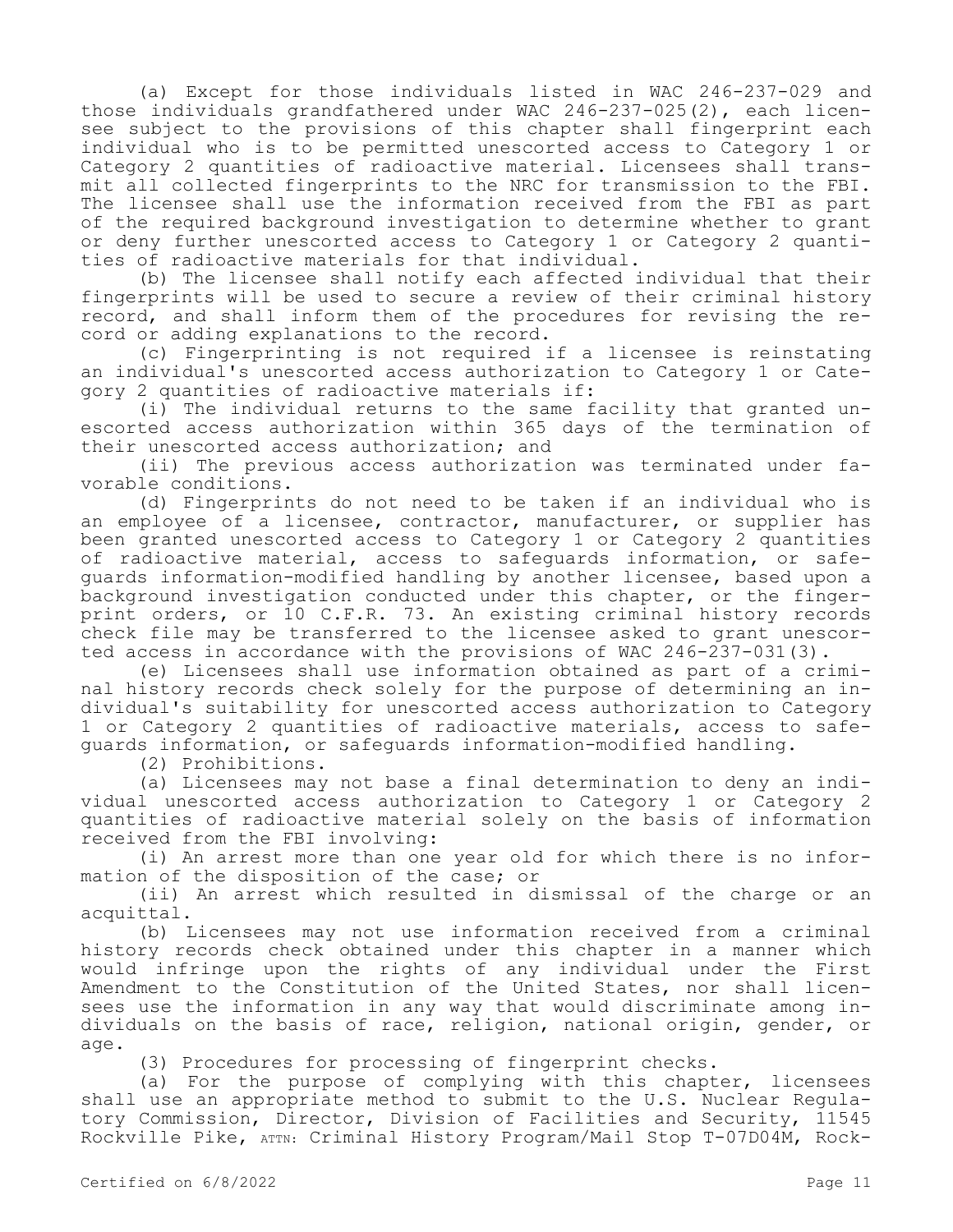ville, MD 20852, one completed, legible standard fingerprint card (Form FD-258, ORIMDNRCOOOZ), electronic fingerprint scan or, where practicable, other fingerprint record for each individual requiring unescorted access to Category 1 or Category 2 quantities of radioactive material. Copies of these forms may be obtained by emailing MAILSVS.Resource@nrc.gov. Guidance on submitting electronic fingerprints can be found at https://www.nrc.gov/security/chp.html.

(b) Fees for the processing of fingerprint checks are due upon application. Licensees shall submit payment with the application for the processing of fingerprints through corporate check, certified check, cashier's check, money order, or electronic payment, made payable to "U.S. NRC." (For guidance on making electronic payments, contact the Division of Physical and Cyber Security Policy by emailing Crimhist.resource@nrc.gov.) Combined payment for multiple applications is acceptable. The commission publishes the amount of the fingerprint check application fee on the NRC's public website. (To find the current fee amount, go to the Licensee Criminal History Records Checks and Firearms Background Check information page at https://www.nrc.gov/ security/chp.html and see the link for How do I determine how much to pay for the request?)

(c) The commission will forward to the submitting licensee all data received from the FBI as a result of the licensee's application for criminal history records checks.

[Statutory Authority: RCW 70A.388.040 and 70A.388.110. WSR 22-11-063, § 246-237-027, filed 5/16/22, effective 6/16/22. Statutory Authority: RCW 70.98.050 and 70.98.110. WSR 16-13-079, § 246-237-027, filed 6/14/16, effective 7/15/16.]

**WAC 246-237-029 Relief from fingerprinting, identification, and criminal history records checks and other elements of background investigations for designated categories of individuals permitted unescorted access to certain radioactive materials.** (1) Fingerprinting, and the identification and criminal history records checks required by WAC 246-237-025, 246-237-027 and Section 149 of the Atomic Energy Act of 1954, as amended, and other elements of the background investigation are not required for the following individuals prior to granting unescorted access to Category 1 or Category 2 quantities of radioactive materials:

(a) An employee of the NRC or of the Executive Branch of the U.S. Government who has undergone fingerprinting for a prior U.S. Government criminal history records check;

(b) A Member of Congress;

(c) An employee of a member of Congress or Congressional committee who has undergone fingerprinting for a prior U.S. Government criminal history records check;

(d) The governor of a state or their designated state employee representative;

(e) Federal, state, or local law enforcement personnel;

(f) State Radiation Control Program Directors and State Homeland Security Advisors or their designated state employee representatives;

(g) Agreement state employees conducting security inspections on behalf of the NRC under an agreement executed under Section 274.i. of the Atomic Energy Act;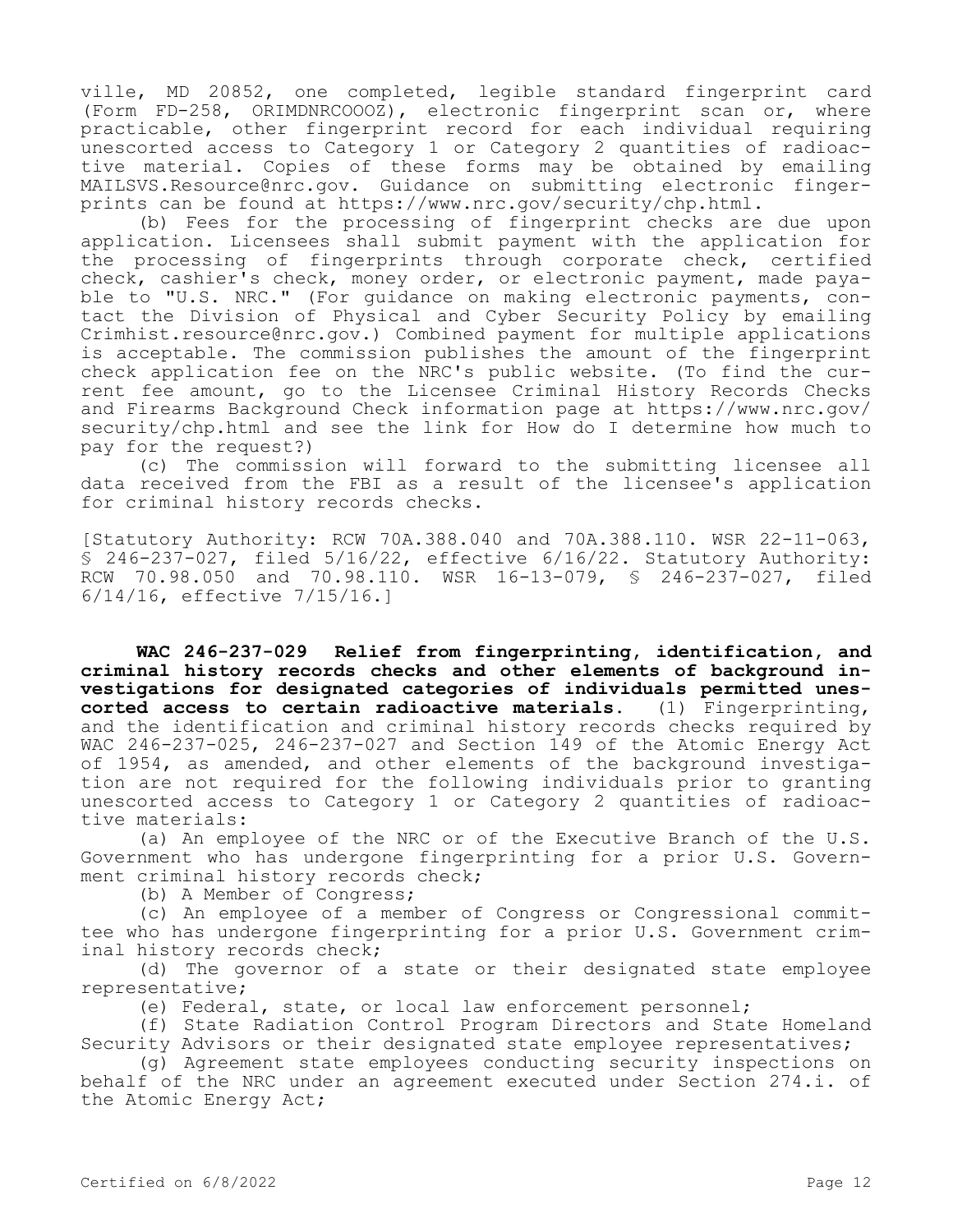(h) Representatives of the International Atomic Energy Agency engaged in activities associated with the U.S./International Atomic Energy Agency Safeguards Agreement who have been certified by the NRC;

(i) Emergency response personnel who are responding to an emergency;

(j) Commercial vehicle drivers for road shipments of Category 1 and Category 2 quantities of radioactive material;

(k) Package handlers at transportation facilities such as freight terminals and railroad yards;

(l) Any individual who has an active federal security clearance, provided that they make available the appropriate documentation. Written confirmation from the agency/employer which granted the federal security clearance or reviewed the criminal history records check must be provided to the licensee. The licensee shall retain this documentation for a period of three years from the date the individual no longer requires unescorted access to Category 1 or Category 2 quantities of radioactive material; and

(m) Any individual employed by a service provider licensee for which the service provider licensee has conducted the background investigation for the individual and approved the individual for unescorted access to Category 1 or Category 2 quantities of radioactive material. Written verification from the service provider must be provided to the licensee. The licensee shall retain the documentation for a period of three years from the date the individual no longer requires unescorted access to Category 1 or Category 2 quantities of radioactive material.

(2) Fingerprinting, and the identification and criminal history records checks required by WAC 246-237-025, 246-237-027 and Section 149 of the Atomic Energy Act of 1954, as amended, are not required for an individual who has had a favorably adjudicated U.S. Government criminal history records check within the last five years, under a comparable U.S. Government program involving fingerprinting and an FBI identification and criminal history records check provided that they make available the appropriate documentation. Written confirmation from the agency or employer who reviewed the criminal history records check must be provided to the licensee. The licensee shall retain this documentation for a period of three years from the date the individual no longer requires unescorted access to Category 1 or Category 2 quantities of radioactive material. These programs include, but are not limited to:

(a) National Agency Check;

(b) Transportation Worker Identification Credentials (TWIC) under 49 C.F.R. Part 1572;

(c) Bureau of Alcohol, Tobacco, Firearms, and Explosives background check and clearances under 27 C.F.R. Part 555;

(d) Health and Human Services security risk assessments for possession and use of select agents and toxins under 42 C.F.R. Part 73;

(e) Hazardous Material security threat assessment for hazardous material endorsement to commercial driver's license under 49 C.F.R. Part 1572; and

(f) U.S. Customs and Border Protection's Free and Secure Trade (FAST) program.

[Statutory Authority: RCW 70.98.050 and 70.98.110. WSR 16-13-079, § 246-237-029, filed 6/14/16, effective 7/15/16.]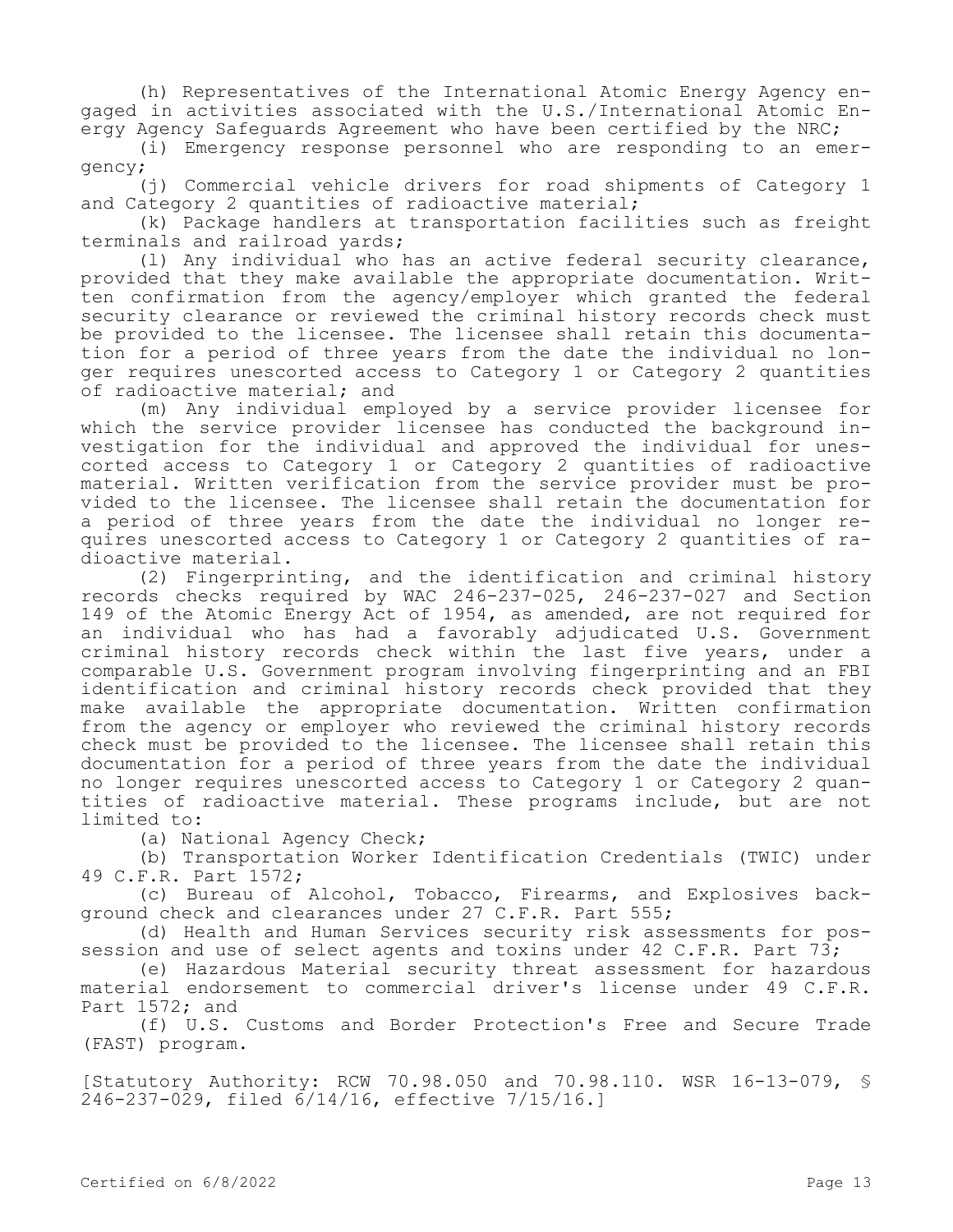**WAC 246-237-031 Protection of information.** (1) Each licensee who obtains background information on an individual under this chapter shall establish and maintain a system of files and written procedures for protection of the record and the personal information from unauthorized disclosure.

(2) The licensee may not disclose the record or personal information collected and maintained to persons other than the subject individual, their representative, or to those who have a need to have access to the information in performing assigned duties in the process of granting or denying unescorted access to Category 1 or Category 2 quantities of radioactive material, safeguards information, or safeguards information-modified handling. No individual authorized to have access to the information may disseminate the information to any other individual who does not have a need to know.

(3) The personal information obtained on an individual from a background investigation may be provided to another licensee:

(a) Upon the individual's written request to the licensee holding the data to disseminate the information contained in their file; and

(b) The recipient licensee verifies information such as name, date of birth, Social Security number, gender, and other applicable physical characteristics.

(4) The licensee shall make background investigation records obtained under this chapter available for examination by an authorized representative of the department to determine compliance with the applicable rules and laws.

(5) The licensee shall retain all fingerprint and criminal history records (including data indicating no record) received from the FBI, or a copy of these records if the individual's file has been transferred, on an individual for three years from the date the individual no longer requires unescorted access to Category 1 or Category 2 quantities of radioactive material.

[Statutory Authority: RCW 70.98.050 and 70.98.110. WSR 16-13-079, § 246-237-031, filed 6/14/16, effective 7/15/16.]

**WAC 246-237-033 Access authorization program review.** (1) Each licensee shall be responsible for the continuing effectiveness of the access authorization program. Each licensee shall ensure that access authorization programs are reviewed to confirm compliance with the requirements of this chapter and that comprehensive actions are taken to correct any noncompliance that is identified. The review program shall evaluate all program performance objectives and requirements. Each licensee shall periodically, at least annually, review the access program content and implementation.

(2) The results of the reviews, along with any recommendations, must be documented. Each review report must identify conditions that are adverse to the proper performance of the access authorization program, the cause of the condition or conditions, and, when appropriate, recommend corrective actions, and corrective actions taken. The licensee shall review the findings and take any additional corrective actions necessary to preclude repetition of the condition, including reassessment of the deficient areas where indicated.

(3) Review records must be maintained for three years.

[Statutory Authority: RCW 70.98.050 and 70.98.110. WSR 16-13-079, § 246-237-033, filed 6/14/16, effective 7/15/16.]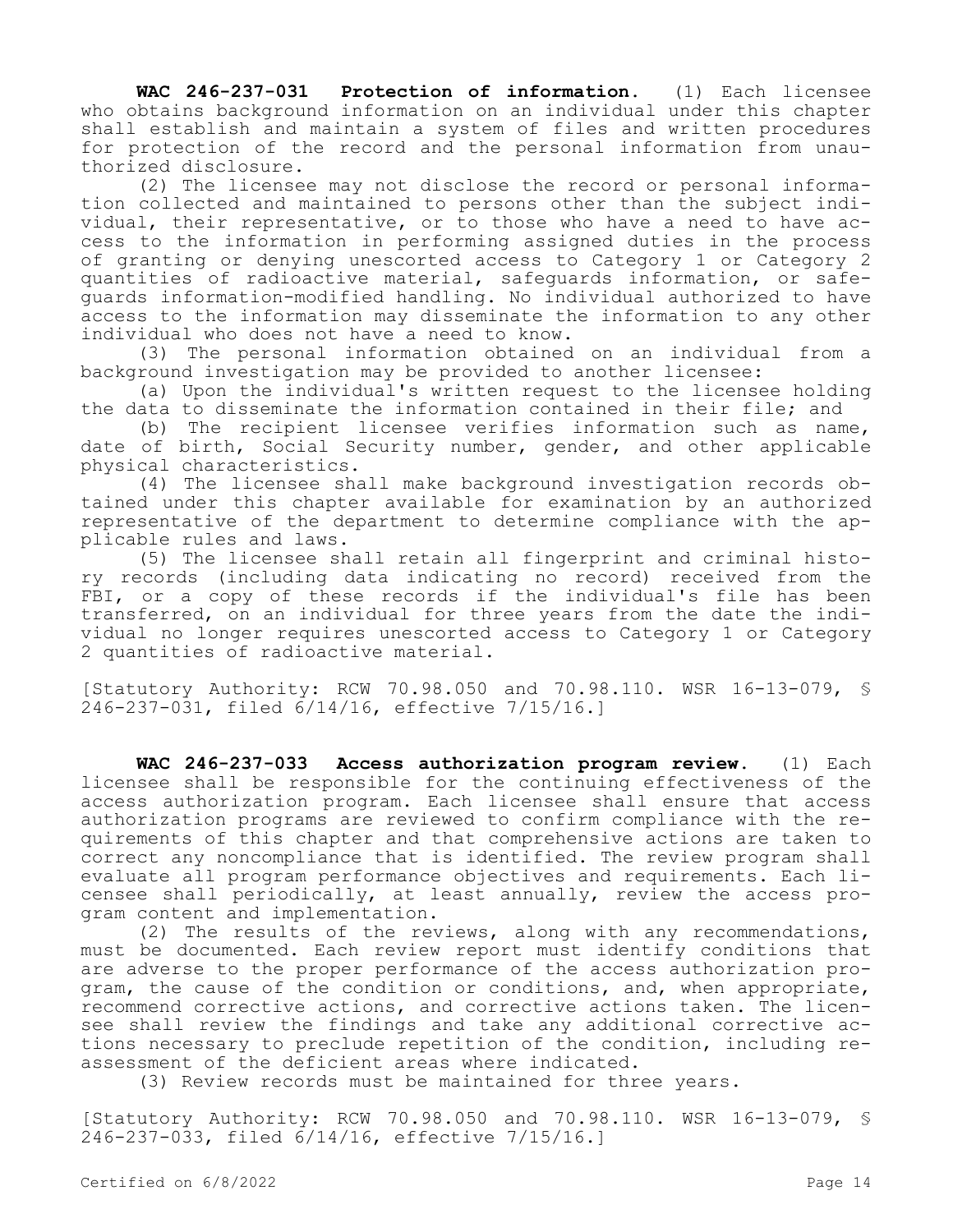**WAC 246-237-041 Security program.** (1) Applicability.

(a) Each licensee who possesses an aggregated Category 1 or Category 2 quantity of radioactive material shall establish, implement, and maintain a security program in accordance with the requirements of this chapter.

(b) An applicant for a new license, and each licensee who would become newly subject to the requirements of this chapter, upon application for modification of its license, shall implement the requirements of this chapter, as appropriate, before taking possession of an aggregated Category 1 or Category 2 quantity of radioactive material.

(c) Any licensee who has not previously implemented the security orders or been subject to the provisions of WAC 246-237-041 through 246-237-057 shall provide written notification to the department at least ninety days before aggregating radioactive material to a quantity that equals or exceeds the Category 2 threshold.

(2) General performance objective. Each licensee shall establish, implement, and maintain a security program designed to monitor and, without delay, detect, assess, and respond to an actual or attempted unauthorized access to Category 1 or Category 2 quantities of radioactive material.

(3) Program features. Each licensee's security program must include the program features, as appropriate, described in WAC 246-237-043 through 246-237-055.

[Statutory Authority: RCW 70.98.050 and 70.98.110. WSR 16-13-079, § 246-237-041, filed 6/14/16, effective 7/15/16.]

**WAC 246-237-043 General security program requirements.** (1) Security plan.

(a) Each licensee identified in WAC 246-237-041(1) shall develop a written security plan specific to its facilities and operations. The purpose of the security plan is to establish the licensee's overall security strategy to ensure the integrated and effective functioning of the security program required by this chapter. The security plan must, at a minimum:

(i) Describe the measures and strategies used to implement the requirements of this chapter; and

(ii) Identify the security resources, equipment, and technology used to satisfy the requirements of this chapter.

(b) The security plan must be reviewed and approved by the individual with overall responsibility for the security program.

(c) A licensee shall revise its security plan as necessary to ensure the effective implementation of department requirements. The licensee shall ensure that:

(i) The revision has been reviewed and approved by the individual with overall responsibility for the security program; and

(ii) The affected individuals are instructed on the revised plan before the changes are implemented.

(d) The licensee shall retain a copy of the current security plan as a record for three years after the security plan is no longer required. If any portion of the plan is superseded, the licensee shall retain the superseded material for three years after the record is superseded.

(2) Implementing procedures.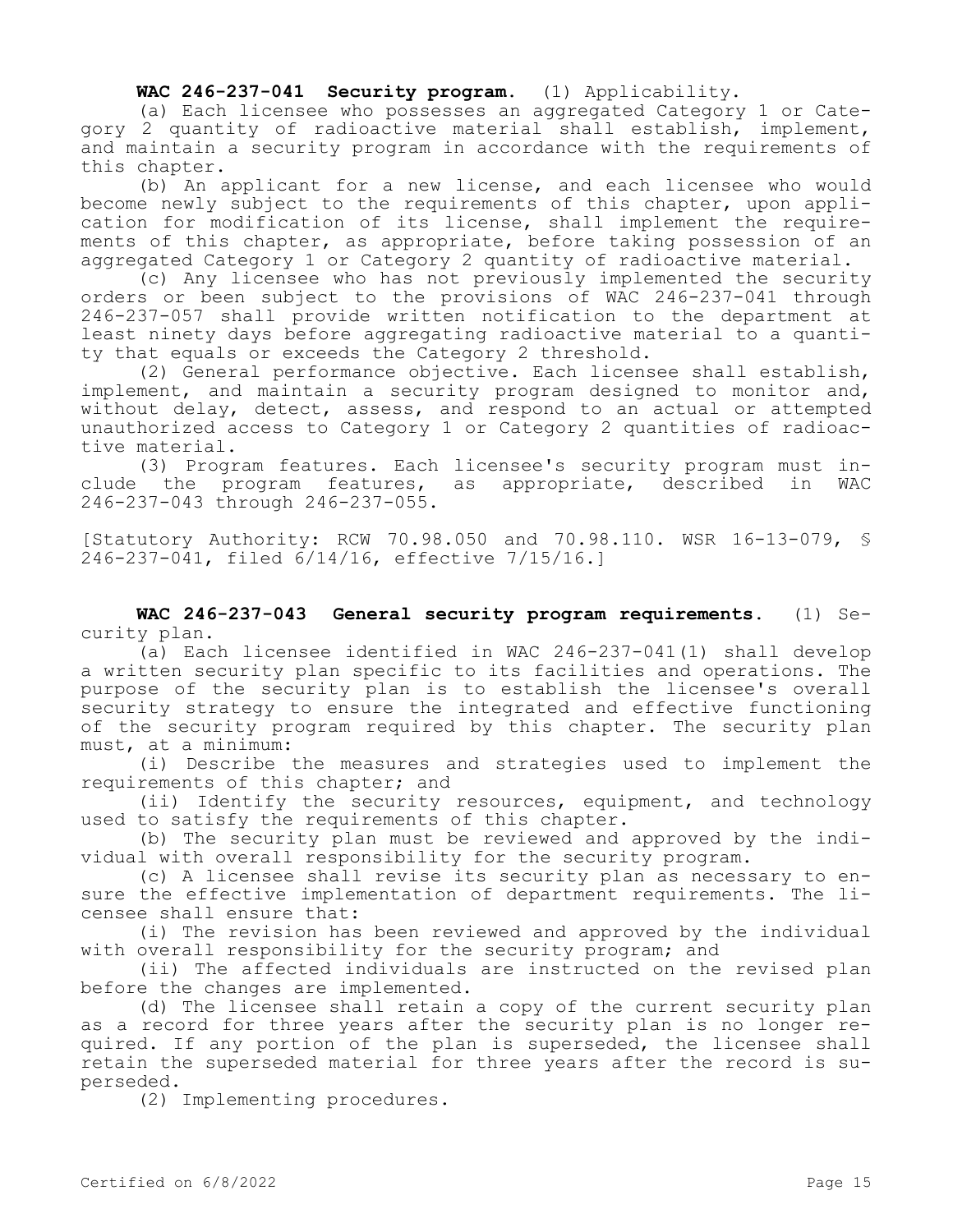(a) The licensee shall develop and maintain written procedures that document how the requirements of this chapter and the security plan will be met.

(b) The implementing procedures and revisions to these procedures must be approved in writing by the individual with overall responsibility for the security program.

(c) The licensee shall retain a copy of the current procedure as a record for three years after the procedure is no longer needed. Superseded portions of the procedure must be retained for three years after the record is superseded.

(3) Training.

(a) Each licensee shall conduct training to ensure those individuals implementing the security program possess and maintain the knowledge, skills, and abilities to carry out their assigned duties and responsibilities effectively. The training must include instruction in:

(i) The licensee's security program and procedures to secure Category 1 or Category 2 quantities of radioactive material, and in the purposes and functions of the security measures employed;

(ii) The responsibility to report promptly to the licensee any condition which causes or may cause a violation of department requirements;

(iii) The responsibility of the licensee to report promptly to the LLEA and licensee any actual or attempted theft, sabotage, or diversion of Category 1 or Category 2 quantities of radioactive material; and

(iv) The appropriate response to security alarms.

(b) In determining those individuals who shall be trained on the security program, the licensee shall consider each individual's assigned activities during authorized use and response to potential situations involving actual or attempted theft, diversion, or sabotage of Category 1 or Category 2 quantities of radioactive material. The extent of the training must be commensurate with the individual's potential involvement in the security of Category 1 or Category 2 quantities of radioactive material.

(c) Refresher training must be provided at a frequency not to exceed 12 months and when significant changes have been made to the security program. This training must include:

(i) Review of the training requirements of this subsection and any changes made to the security program since the last training;

(ii) Reports on any relevant security issues, problems, and lessons learned;

(iii) Relevant results of department inspections; and

(iv) Relevant results of the licensee's program review and testing and maintenance.

(d) The licensee shall maintain records of the initial and refresher training for three years from the date of the training. The training records must include dates of the training, topics covered, a list of licensee personnel in attendance, and related information.

(4) Protection of information.

(a) Licensees authorized to possess Category 1 or Category 2 quantities of radioactive material shall limit access to, and unauthorized disclosure of, their security plan, implementing procedures, and the list of individuals who have been approved for unescorted access.

(b) Efforts to limit access shall include the development, implementation, and maintenance of written policies and procedures for controlling access to, and for proper handling and protection against un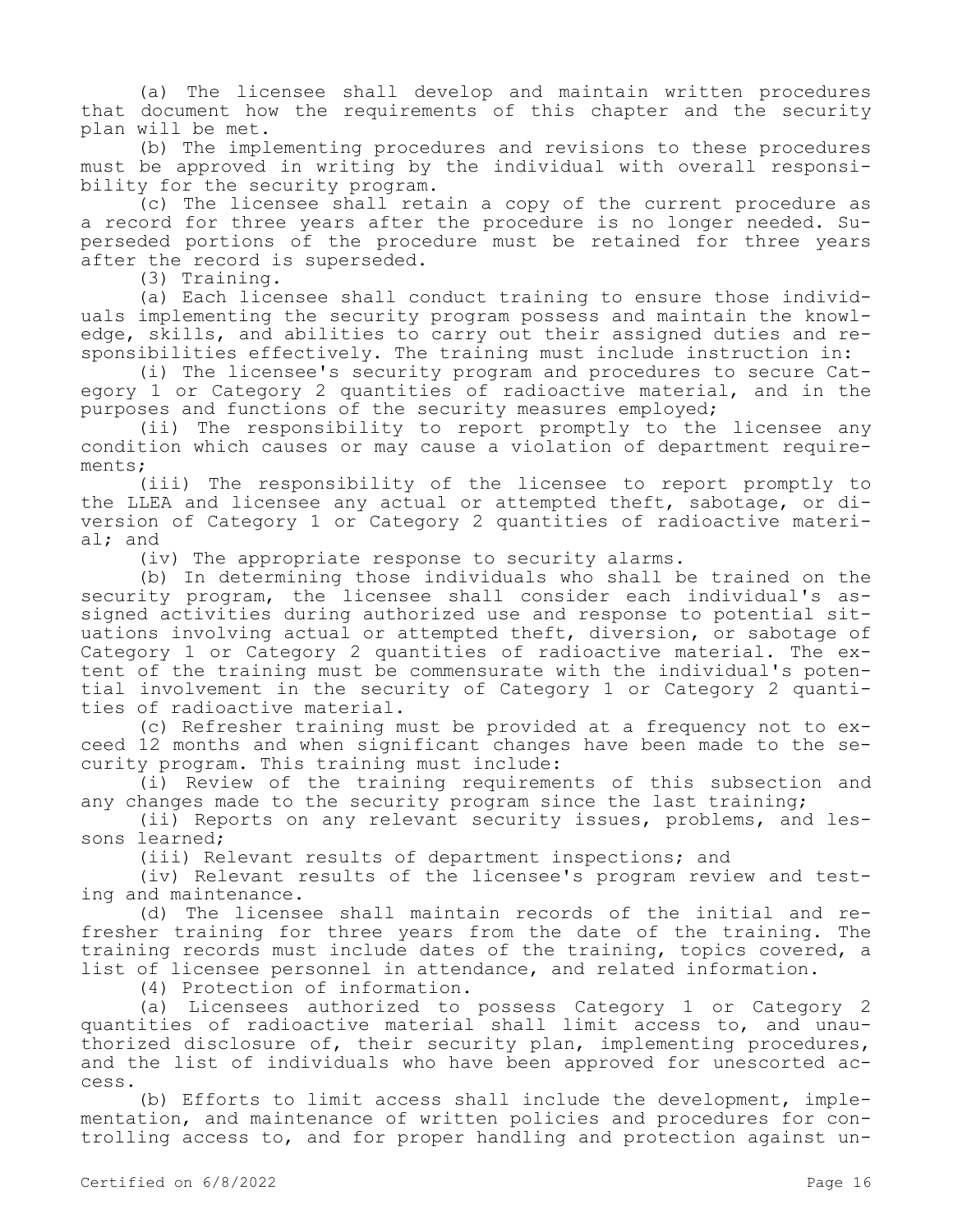authorized disclosure of, the security plan and implementing procedures, and the list of individuals that have been approved for unescorted access.

(c) Before granting an individual access to the security plan or implementing procedures, or the list of individuals that have been approved for unescorted access, licensees shall:

(i) Evaluate an individual's need to know the security plan or implementing procedures, or the list of individuals that have been approved for unescorted access; and

(ii) If the individual has not been authorized for unescorted access to Category 1 or Category 2 quantities of radioactive material, safeguards information, or safeguards information-modified handling, the licensee must complete a background investigation to determine the individual's trustworthiness and reliability. A trustworthiness and reliability determination shall be conducted by the reviewing official and shall include the background investigation elements contained in WAC 246-237-025 (1)(b) through (g).

(d) Licensees need not subject the following individuals to the background investigation elements for protection of information:

(i) The categories of individuals listed in WAC 246-237-029  $(1)(a)$  through  $(m);$  or

(ii) Security service provider employees, provided written verification that the employee has been determined to be trustworthy and reliable, by the required background investigation in WAC 246-237-025 (1)(b) through (g), has been provided by the security service provider.

(e) The licensee shall document the basis for concluding that an individual is trustworthy and reliable and should be granted access to the security plan, implementing procedures, or the list of individuals that have been approved for unescorted access.

(f) Licensees shall maintain a list of persons currently approved for access to the security plan, implementing procedures, or the list of individuals that have been approved for unescorted access. When a licensee determines that a person no longer needs access to the security plan, implementing procedures, or the list of individuals that have been approved for unescorted access, or no longer meets the access authorization requirements for access to the information, the licensee shall remove the person from the approved list as soon as possible, but no later than seven working days, and take prompt measures to ensure that the individual is unable to obtain the security plan, implementing procedures, or the list of individuals that have been approved for unescorted access.

(g) When not in use, the licensee shall store its security plan, implementing procedures, and the list of individuals that have been approved for unescorted access in a manner to prevent unauthorized access. Information stored in nonremovable electronic form must be password protected.

(h) The licensee shall retain as a record for three years after the document is no longer needed:

(i) A copy of the information protection procedures; and

(ii) The list of individuals approved for access to the security plan, implementing procedures, or the list of individuals that have been approved for unescorted access.

[Statutory Authority: RCW 70A.388.040 and 70A.388.110. WSR 22-11-063, § 246-237-043, filed 5/16/22, effective 6/16/22. Statutory Authority: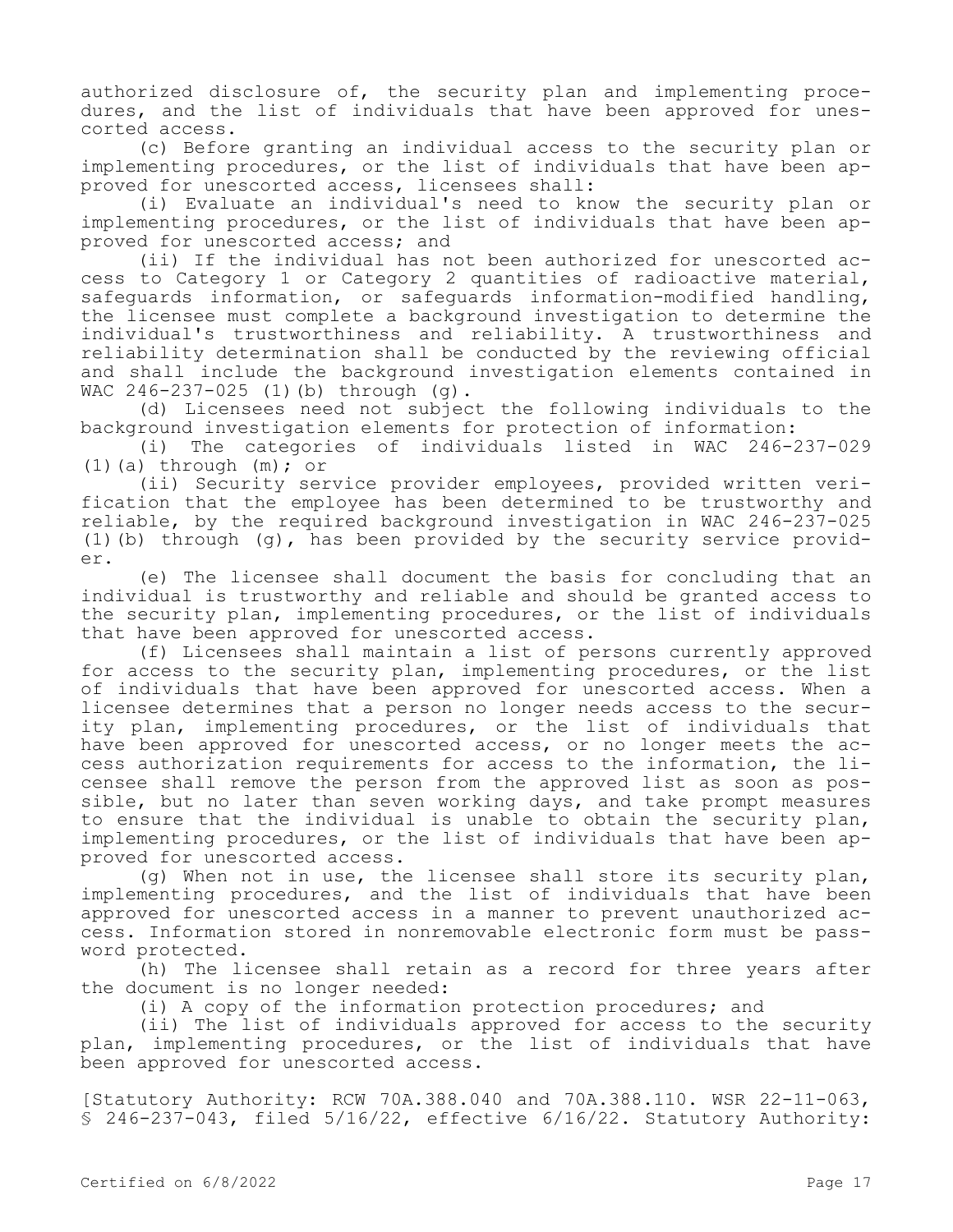RCW 70.98.050 and 70.98.110. WSR 16-13-079, § 246-237-043, filed 6/14/16, effective 7/15/16.]

**WAC 246-237-045 LLEA coordination.** (1) A licensee subject to this chapter shall coordinate, to the extent practicable, with a LLEA for responding to threats to the licensee's facility, including any necessary armed response. The information provided to the LLEA must include:

(a) A description of the facilities and the Category 1 and Category 2 quantities of radioactive materials along with a description of the licensee's security measures which have been implemented to comply with this chapter; and

(b) A notification that the licensee will request a timely armed response by the LLEA to any actual or attempted theft, sabotage, or diversion of Category 1 or Category 2 quantities of material.

(2) The licensee shall notify the department within three business days if:

(a) The LLEA has not responded to the request for coordination within sixty days of the coordination request; or

(b) The LLEA notifies the licensee that the LLEA does not plan to participate in coordination activities.

(3) The licensee shall document its efforts to coordinate with the LLEA. The documentation must be kept for three years.

(4) The licensee shall coordinate with the LLEA at least every twelve months, or when changes to the facility design or operation adversely affect the potential vulnerability of the licensee's material to theft, sabotage, or diversion.

[Statutory Authority: RCW 70.98.050 and 70.98.110. WSR 16-13-079, § 246-237-045, filed 6/14/16, effective 7/15/16.]

**WAC 246-237-047 Security zones.** (1) Licensees shall ensure that all aggregated Category 1 and Category 2 quantities of radioactive material are used or stored within licensee-established security zones. Security zones may be permanent or temporary.

(2) Temporary security zones must be established as necessary to meet the licensee's transitory or intermittent business activities, such as periods of maintenance, source delivery, and source replacement.

(3) Security zones must, at a minimum, allow unescorted access only to approved individuals through:

(a) Isolation of Category 1 and Category 2 quantities of radioactive materials by the use of continuous physical barriers that allow access to the security zone only through established access control points. A physical barrier is a natural or man-made structure or formation sufficient for the isolation of the Category 1 or Category 2 quantities of radioactive material within a security zone; or

(b) Direct control of the security zone by approved individuals at all times; or

(c) A combination of continuous physical barriers and direct control.

(4) For Category 1 quantities of radioactive material during periods of maintenance, source receipt, preparation for shipment, installation, or source removal or exchange, the licensee shall, at a minimum, provide sufficient individuals approved for unescorted access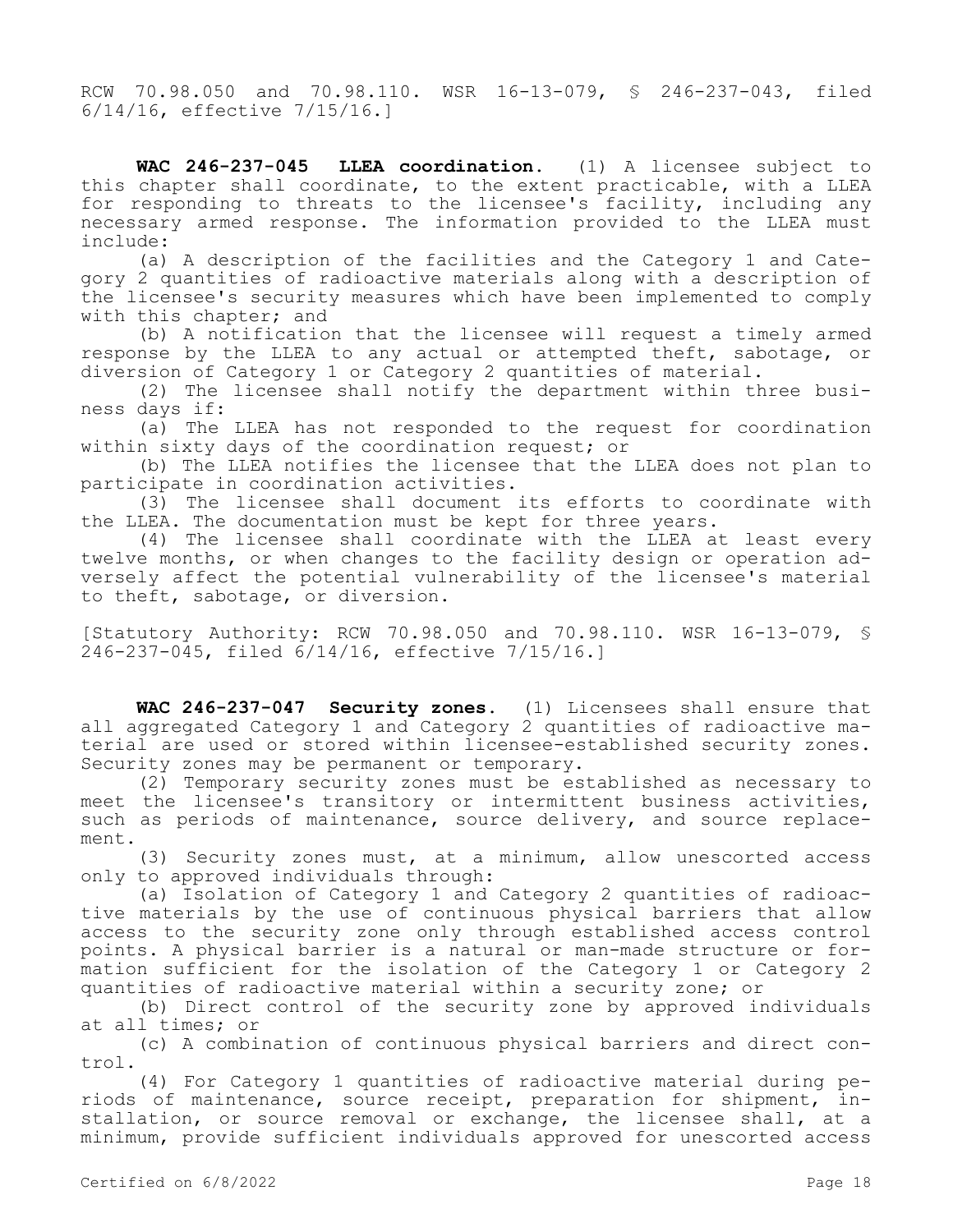to maintain continuous surveillance of sources in temporary security zones and in any security zone in which physical barriers or intrusion detection systems have been disabled to allow such activities.

(5) Individuals not approved for unescorted access to Category 1 or Category 2 quantities of radioactive material must be escorted by an approved individual when in a security zone.

[Statutory Authority: RCW 70.98.050 and 70.98.110. WSR 16-13-079, § 246-237-047, filed 6/14/16, effective 7/15/16.]

**WAC 246-237-049 Monitoring, detection, and assessment.** (1) Monitoring and detection.

(a) Licensees shall establish and maintain the capability to continuously monitor and detect without delay all unauthorized entries into its security zones. Licensees shall provide the means to maintain continuous monitoring and detection capability in the event of a loss of the primary power source, or provide for an alarm and response in the event of a loss of this capability to continuously monitor and detect unauthorized entries.

(b) Monitoring and detection must be performed by:

(i) A monitored intrusion detection system that is linked to an on-site or off-site central monitoring facility;

(ii) Electronic devices for intrusion detection alarms that will alert nearby facility personnel;

(iii) A monitored video surveillance system;

(iv) Direct visual surveillance by approved individuals located within the security zone; or

(v) Direct visual surveillance by a licensee designated individual located outside the security zone.

(c) A licensee subject to this chapter shall also have a means to detect unauthorized removal of the radioactive material from the security zone. This detection capability must provide:

(i) For Category 1 quantities of radioactive material, immediate detection of any attempted unauthorized removal of the radioactive material from the security zone. Such immediate detection capability must be provided by:

(A) Electronic sensors linked to an alarm;

(B) Continuously monitored video surveillance; or

(C) Direct visual surveillance.

(ii) For Category 2 quantities of radioactive material, weekly verification through physical checks, tamper indicating devices, use, or other means to ensure that the radioactive material is present.

(2) Assessment. Licensees shall immediately assess each actual or attempted unauthorized entry into the security zone to determine whether the unauthorized access was an actual or attempted theft, sabotage, or diversion.

(3) Personnel communications and data transmission. For personnel, and automated or electronic systems, supporting the licensee's monitoring, detection, and assessment systems, licensees shall:

(a) Maintain continuous capability for personnel communication and electronic data transmission and processing among site security systems; and

(b) Provide an alternative communication capability for personnel, and an alternative data transmission and processing capability, in the event of loss of the primary means of communication or data transmission and processing. Alternative communications and data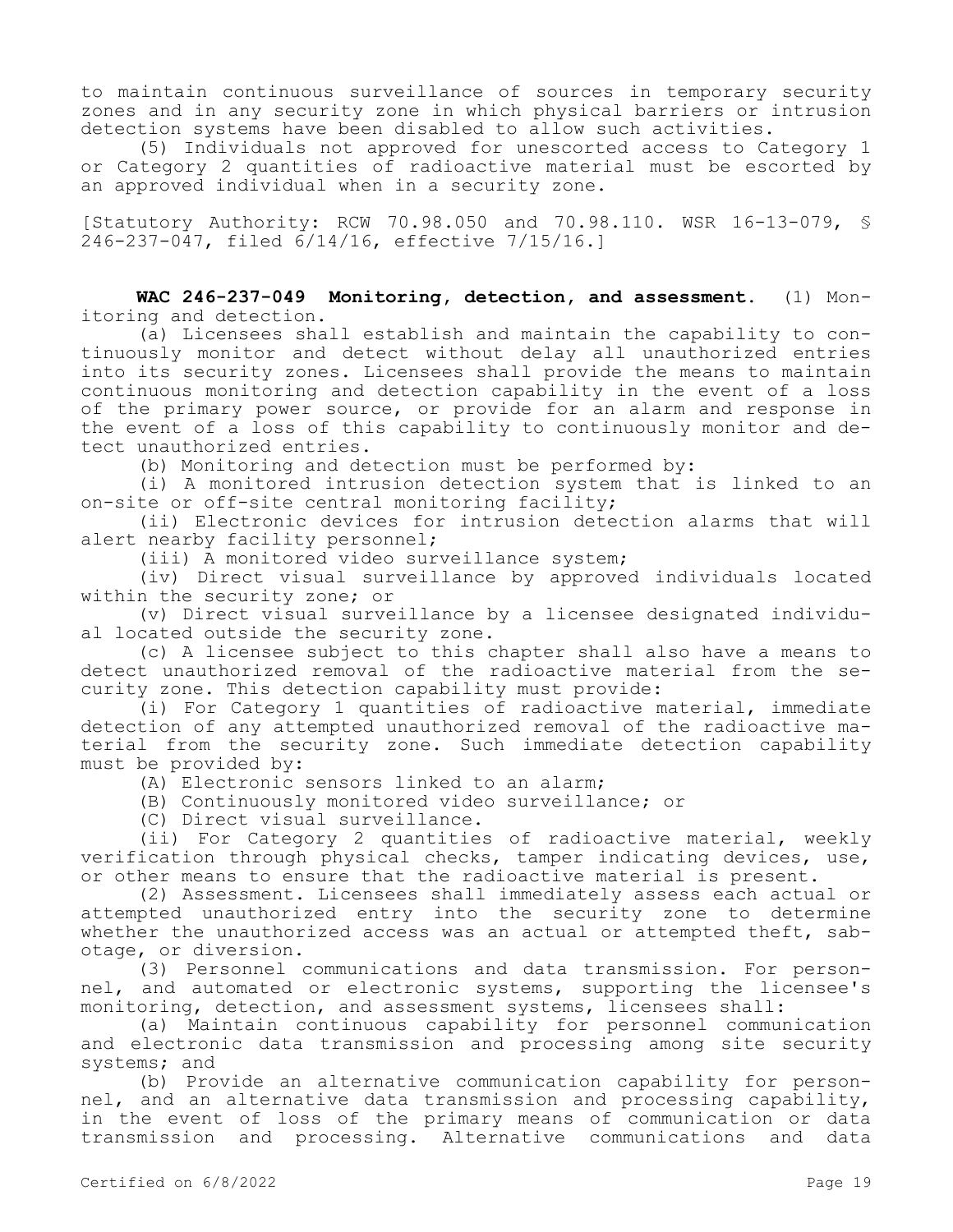transmission systems may not be subject to the same failure modes as the primary systems.

(4) Response. Licensees shall immediately respond to any actual or attempted unauthorized access to the security zones, or actual or attempted theft, sabotage, or diversion of Category 1 or Category 2 quantities of radioactive material at licensee facilities or temporary job sites. For any unauthorized access involving an actual or attempted theft, sabotage, or diversion of Category 1 or Category 2 quantities of radioactive material, the licensee's response shall include requesting, without delay, an armed response from the LLEA.

[Statutory Authority: RCW 70.98.050 and 70.98.110. WSR 16-13-079, § 246-237-049, filed 6/14/16, effective 7/15/16.]

**WAC 246-237-051 Maintenance and testing.** (1) Each licensee subject to this chapter shall implement a maintenance and testing program to ensure that intrusion alarms, associated communication systems, and other physical components of the systems used to secure or detect unauthorized access to radioactive material are maintained in operable condition and are capable of performing their intended function when needed. The equipment relied on to meet the security requirements of this part must be inspected and tested for operability and performance at the manufacturer's suggested frequency. If there is no suggested manufacturer's suggested frequency, the testing must be performed at least annually, not to exceed twelve months.

(2) The licensee shall maintain records of the maintenance and testing activities for three years.

[Statutory Authority: RCW 70.98.050 and 70.98.110. WSR 16-13-079, § 246-237-051, filed 6/14/16, effective 7/15/16.]

**WAC 246-237-053 Requirements for mobile devices.** Each licensee who possesses mobile devices containing Category 1 or Category 2 quantities of radioactive material must:

(1) Have two independent physical controls that form tangible barriers to secure the material from unauthorized removal when the device is not under direct control and constant surveillance by the licensee; and

(2) For devices in or on a vehicle or trailer, unless the health and safety requirements for a site prohibit the disabling of the vehicle, the licensee shall utilize a method to disable the vehicle or trailer when not under direct control and constant surveillance by the licensee. Licensees shall not rely on the removal of the ignition key to meet this requirement.

[Statutory Authority: RCW 70.98.050 and 70.98.110. WSR 16-13-079, § 246-237-053, filed 6/14/16, effective 7/15/16.]

**WAC 246-237-055 Security program review.** (1) Each licensee shall be responsible for the continuing effectiveness of their security program. Each licensee shall ensure that the security program is reviewed to confirm compliance with the requirements of this chapter and that comprehensive actions are taken to correct any noncompliance which is identified. The review must include the radioactive material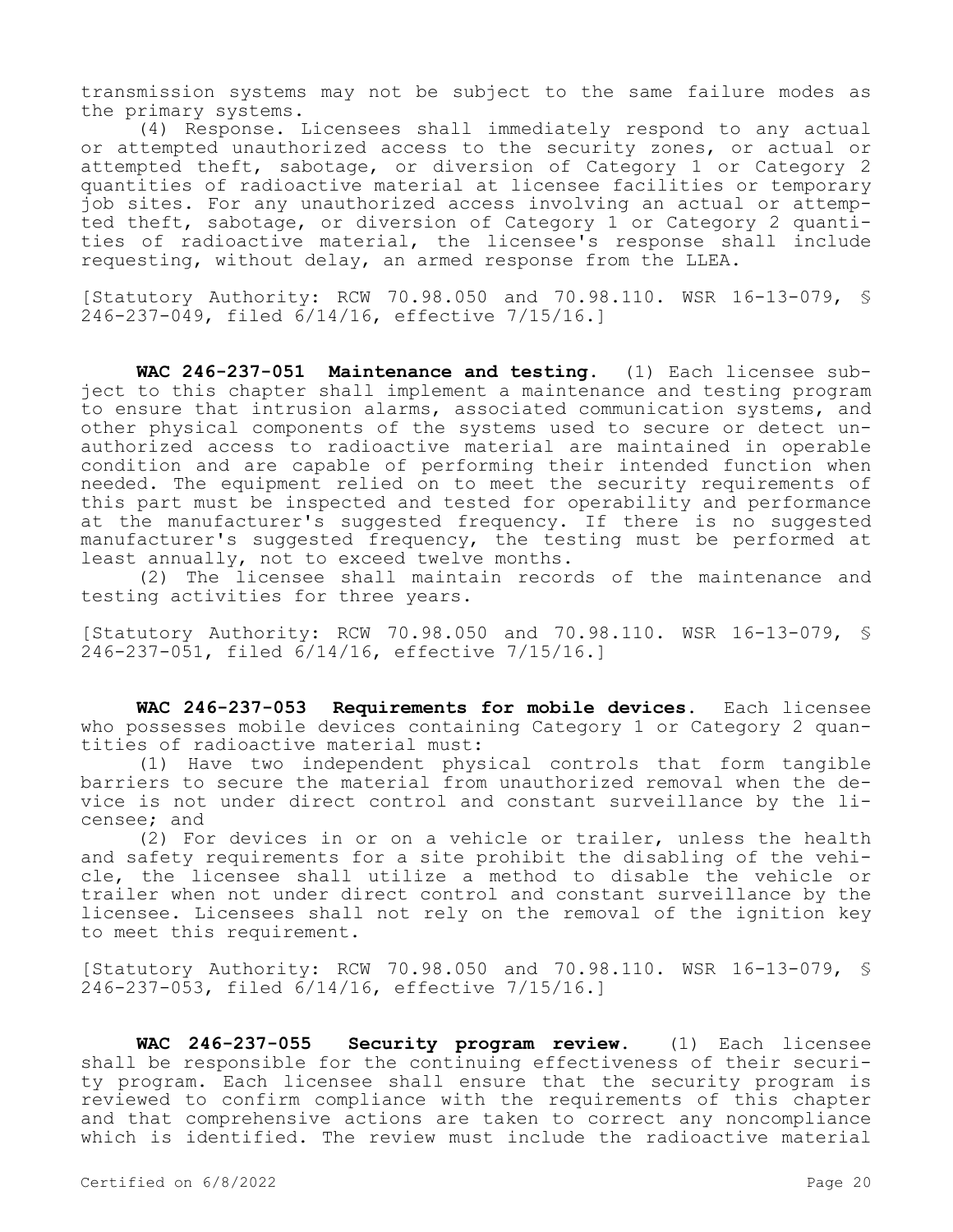security program content and implementation. Each licensee shall periodically, at least annually, review the security program content and implementation.

(2) The results of the review, along with any recommendations, must be documented. Each review report must identify conditions that are adverse to the proper performance of the security program, the cause of the condition or conditions, and, when appropriate, recommend corrective actions, and corrective actions taken. The licensee shall review the findings and take any additional corrective actions necessary to preclude repetition of the condition or conditions, including reassessment of the deficient areas where indicated.

(3) The licensee shall maintain the review documentation for three years.

[Statutory Authority: RCW 70.98.050 and 70.98.110. WSR 16-13-079, § 246-237-055, filed 6/14/16, effective 7/15/16.]

**WAC 246-237-057 Reporting of events.** (1) The licensee shall immediately notify the LLEA after determining that an unauthorized entry resulted in an actual or attempted theft, sabotage, or diversion of a Category 1 or Category 2 quantity of radioactive material. As soon as possible after initiating a response, but not at the expense of causing delay or interfering with the LLEA response to the event, the licensee shall notify the department. In no case shall the notification to the department be later than four hours after the discovery of any attempted or actual theft, sabotage, or diversion.

(2) The licensee shall assess any suspicious activity related to possible theft, sabotage, or diversion of Category 1 or Category 2 quantities of radioactive material and notify the LLEA as appropriate. As soon as possible but not later than four hours after notifying the LLEA, the licensee shall notify the department.

(3) The initial telephonic notification required by subsection (1) of this section must be followed within a period of thirty days by a written report submitted to the department. The report must include sufficient information for department analysis and evaluation, including identification of any necessary corrective actions to prevent future instances.

[Statutory Authority: RCW 70.98.050 and 70.98.110. WSR 16-13-079, § 246-237-057, filed 6/14/16, effective 7/15/16.]

**WAC 246-237-071 Additional requirements for transfer of Category 1 and Category 2 quantities of radioactive material.** A licensee transferring a Category 1 or Category 2 quantity of radioactive material to a licensee of the department, the NRC, or an agreement state shall meet the license verification provisions listed in this section instead of those listed in WAC 246-232-080(4):

(1) Any licensee transferring Category 1 quantities of radioactive material to a licensee of the department, the NRC, or an agreement state, prior to conducting such transfer, shall verify with the department, the NRC's license verification system, or the license issuing authority that the transferee's license authorizes receipt of the type, form, and quantity of radioactive material to be transferred and that the licensee is authorized to receive radioactive material at the location requested for delivery. If the verification is conducted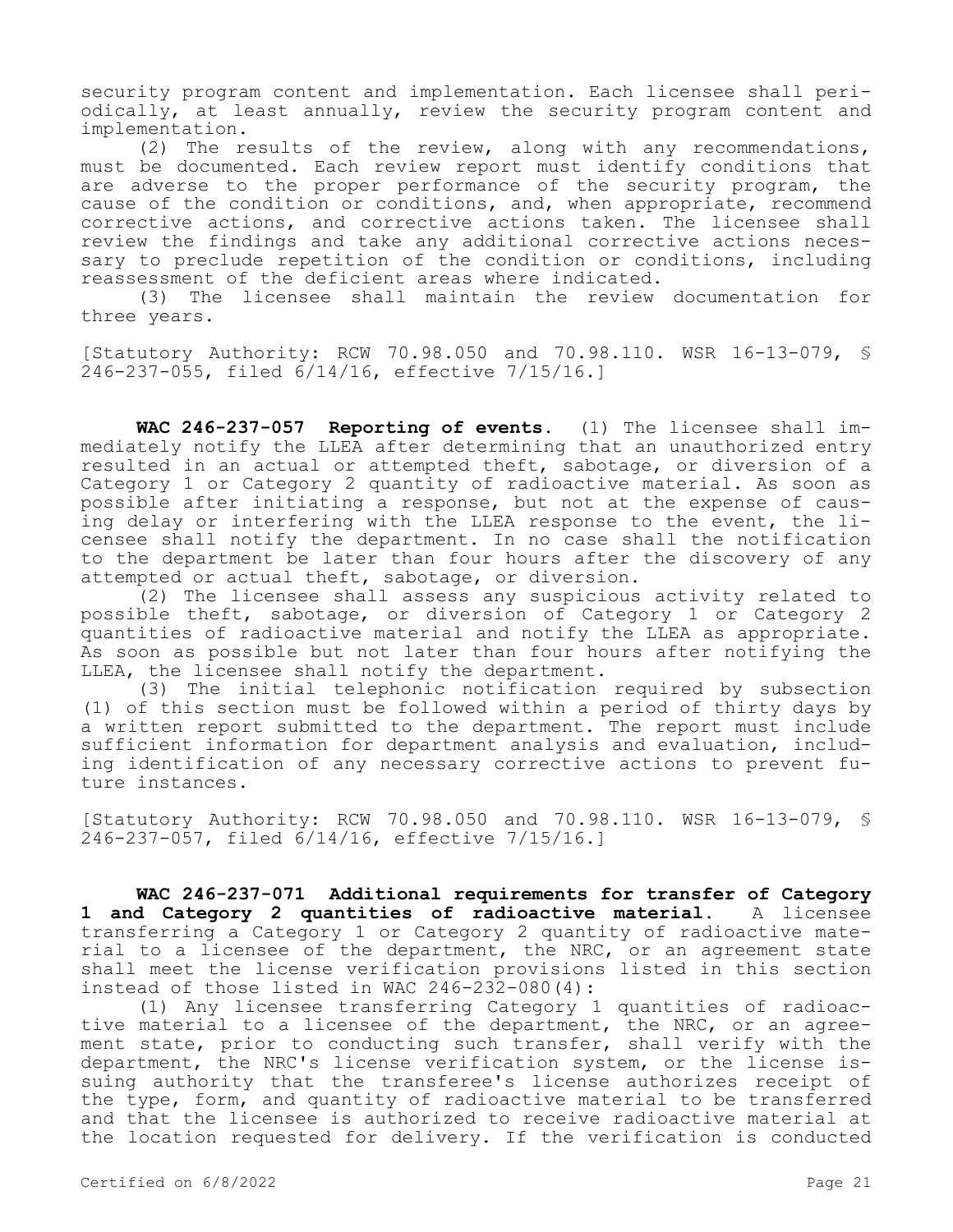by contacting the license issuing authority, the transferor shall document the verification. For transfers within the same organization, the licensee does not need to verify the transfer.

(2) Any licensee transferring Category 2 quantities of radioactive material to a licensee of the department, the NRC, or an agreement state, prior to conducting such transfer, shall verify with the department, the NRC's license verification system, or the license issuing authority that the transferee's license authorizes receipt of the type, form, and quantity of radioactive material to be transferred. If the verification is conducted by contacting the license issuing authority, the transferor shall document the verification. For transfers within the same organization, the licensee does not need to verify the transfer.

(3) In an emergency where the licensee cannot reach the department or the license issuing authority, and the NRC license verification system is nonfunctional, the licensee may accept a written certification by the transferee that it is authorized by license to receive the type, form, and quantity of radioactive material to be transferred. The certification must include the license number, current revision or amendment number, issuing agency, expiration date and, for a Category 1 shipment, the authorized address. The licensee shall keep a copy of the certification. The certification must be confirmed by use of NRC's license verification system or by contacting the department or the license issuing authority by the end of the next business day.

(4) The transferor shall keep a copy of the verification documentation as a record for three years.

[Statutory Authority: RCW 70.98.050 and 70.98.110. WSR 16-13-079, § 246-237-071, filed 6/14/16, effective 7/15/16.]

**WAC 246-237-073 Applicability of physical protection of Category 1 and Category 2 quantities of radioactive material during transit.**  (1) For shipments of Category 1 quantities of radioactive material, each shipping licensee shall comply with the requirements for physical protection contained in WAC  $246-237-075$  (1) and (5);  $246-237-077$ ;  $246 - 237 - 079$  (1)(a), (2)(a), and (3); and 246-237-081 (1), (3), (5), (7), and (8).

(2) For shipments of Category 2 quantities of radioactive material, each shipping licensee shall comply with the requirements for physical protection contained in WAC  $246-237-075$  (2) through (5); 246-237-079 (1)(b), (c), (2)(b), and (3); and 246-237-081 (2), (4), (6), (7), and (8). For those shipments of Category 2 quantities of radioactive material which meet the criteria of WAC 246-231-140(2), the shipping licensee shall also comply with the advance notification provisions of WAC 246-231-140.

(3) The shipping licensee shall be responsible for meeting the requirements of this chapter unless the receiving licensee has agreed in writing to arrange for the in-transit physical protection required under this chapter.

(4) Each licensee that imports or exports Category 1 quantities of radioactive material shall comply with the requirements for physical protection during transit contained in WAC 246-237-075 (1)(b) and  $(5); 246-237-077; 246-237-079 (1) (a), (2) (a),$  and  $(3);$  and  $246-237-081$  $(1)$ ,  $(3)$ ,  $(5)$ ,  $(7)$ , and  $(8)$  for the domestic portion of the shipment.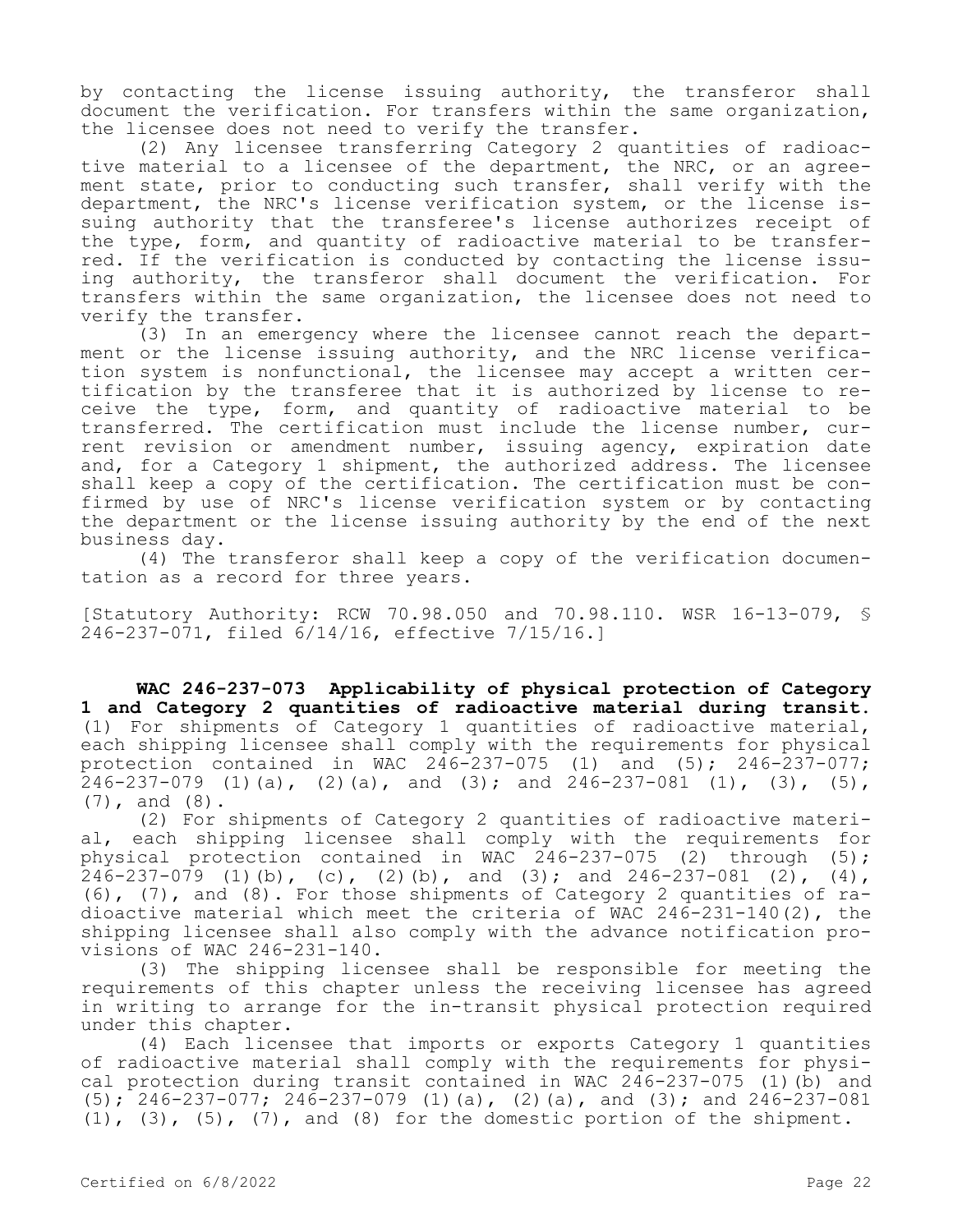(5) Each licensee that imports or exports Category 2 quantities of radioactive material shall comply with the requirements for physical protection during transit contained in WAC 246-237-079 (1)(b), (c), and (2)(b); and  $246-237-081$  (2), (4), (6), (7), and (8) for the domestic portion of the shipment.

[Statutory Authority: RCW 70.98.050 and 70.98.110. WSR 16-13-079, § 246-237-073, filed 6/14/16, effective 7/15/16.]

**WAC 246-237-075 Preplanning and coordination of shipment of Category 1 or Category 2 quantities of radioactive material.** (1) Each licensee who plans to transport, or deliver to a carrier for transport, licensed material that is a Category 1 quantity of radioactive material outside the confines of the licensee's facility or other place of use or storage shall:

(a) Preplan and coordinate shipment arrival and departure times with the receiving licensee;

(b) Preplan and coordinate shipment information with the governor or the governor's designee of any state through which the shipment will pass to:

(i) Discuss the state's intention to provide law enforcement escorts; and

(ii) Identify safe havens; and

(c) Document the preplanning and coordination activities.

(2) Each licensee who plans to transport, or deliver to a carrier for transport, licensed material which is a Category 2 quantity of radioactive material outside the confines of the licensee's facility or other place of use or storage shall coordinate the shipment no-laterthan arrival time and the expected shipment arrival with the receiving licensee. The licensee shall document the coordination activities.

(3) Each licensee who receives a shipment of a Category 2 quantity of radioactive material shall confirm receipt of the shipment with the originator. If the shipment has not arrived by the no-later-than arrival time, the receiving licensee shall notify the originator.

(4) Each licensee, who transports or plans to transport a shipment of a Category 2 quantity of radioactive material, and determines that the shipment will arrive after the no-later-than arrival time provided pursuant to subsection (2) of this section, shall promptly notify the receiving licensee of the new no-later-than arrival time.

(5) The licensee shall retain a copy of the documentation for preplanning and coordination, and any revision thereof, as a record for three years.

[Statutory Authority: RCW 70.98.050 and 70.98.110. WSR 16-13-079, § 246-237-075, filed 6/14/16, effective 7/15/16.]

**WAC 246-237-077 Advance notification of shipment of Category 1 quantities of radioactive material.** As specified in subsections (1) and (2) of this section, each licensee shall provide advance notification to the department and the governor of a state, or the governor's designee, of the shipment of licensed material in a Category 1 quantity, through or across the boundary of the state, before transport, or delivery to a carrier for transport, of the licensed material outside the confines of the licensee's facility or other place of use or storage.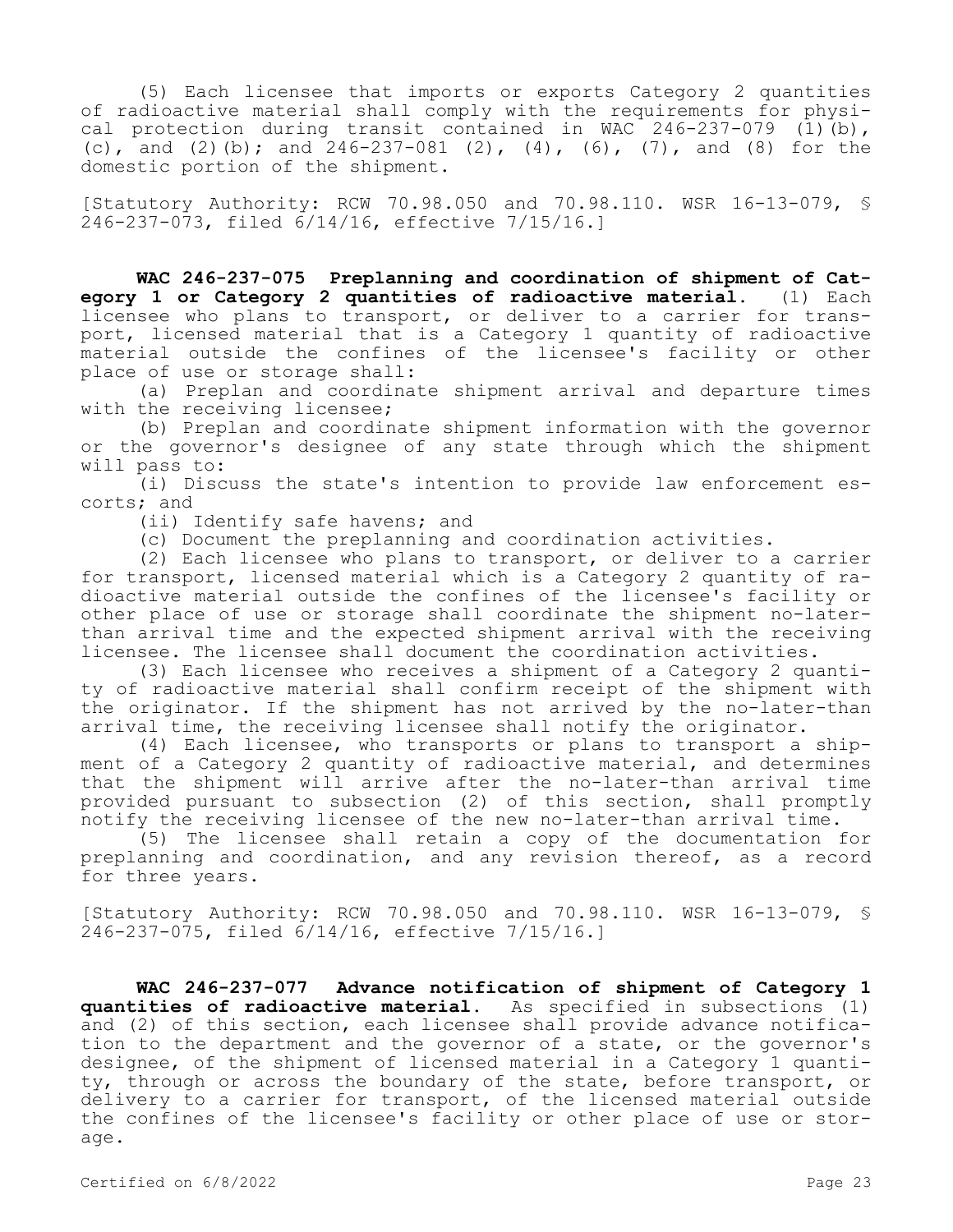(1) Procedures for submitting advance notification.

(a) The notification must be made to the department and to the office of each appropriate governor or governor's designee. The contact information, including telephone and mailing addresses, of governors and governors' designees, is available on the NRC's website at https://scp.nrc.gov/special/designee.pdf. A list of the contact information is also available upon request from the Director, Division of Material Safety, Security, State, and Tribal Programs, Office of Nuclear Material Safety and Safeguards, U.S. Nuclear Regulatory Commission, Washington, D.C. 20555-0001. Notifications to the department must be made to the attention of the Director, Office of Radiation Protection.

(b) A notification delivered by mail must be postmarked at least seven days before transport of the shipment commences at the shipping facility.

(c) A notification delivered by any means other than mail must reach the department at least four days before transport of the shipment commences and must reach the office of the governor or the governor's designee at least four days before transport of a shipment within or through the state.

(2) Information to be furnished in advance notification of shipment. Each advance notification of shipment of Category 1 quantities of radioactive material must contain the following information, if available at the time of notification:

(a) The name, address, and telephone number of the shipper, carrier, and receiver of the Category 1 radioactive material;

(b) The license numbers of the shipper and receiver;

(c) A description of the radioactive material contained in the shipment, including the radionuclides and quantities;

(d) The point of origin of the shipment and the estimated time and date when shipment will commence;

(e) The estimated time and date the shipment is expected to enter each state along the route;

(f) The estimated time and date of arrival of the shipment at the destination; and

(g) A point of contact, with a telephone number, for current shipment information.

(3) Revision notice.

(a) The licensee shall provide any information not previously available at the time of the initial notification, as soon as the information becomes available but not later than commencement of the shipment, to the governor of the state or the governor's designee and to the department.

(b) A licensee shall promptly notify the governor of the state or the governor's designee of any changes to the information provided in accordance with subsections (2) and (3)(a) of this section. The licensee shall also immediately notify the department of any such changes.

(4) Cancellation notice. Each licensee who cancels a shipment for which advance notification has been sent shall send a cancellation notice to the department and to the governor of each state or to the governor's designee previously notified. The licensee shall send the cancellation notice before the shipment would have commenced or as soon thereafter as possible. The licensee shall state in the notice that it is a cancellation and identify the advance notification which is being canceled.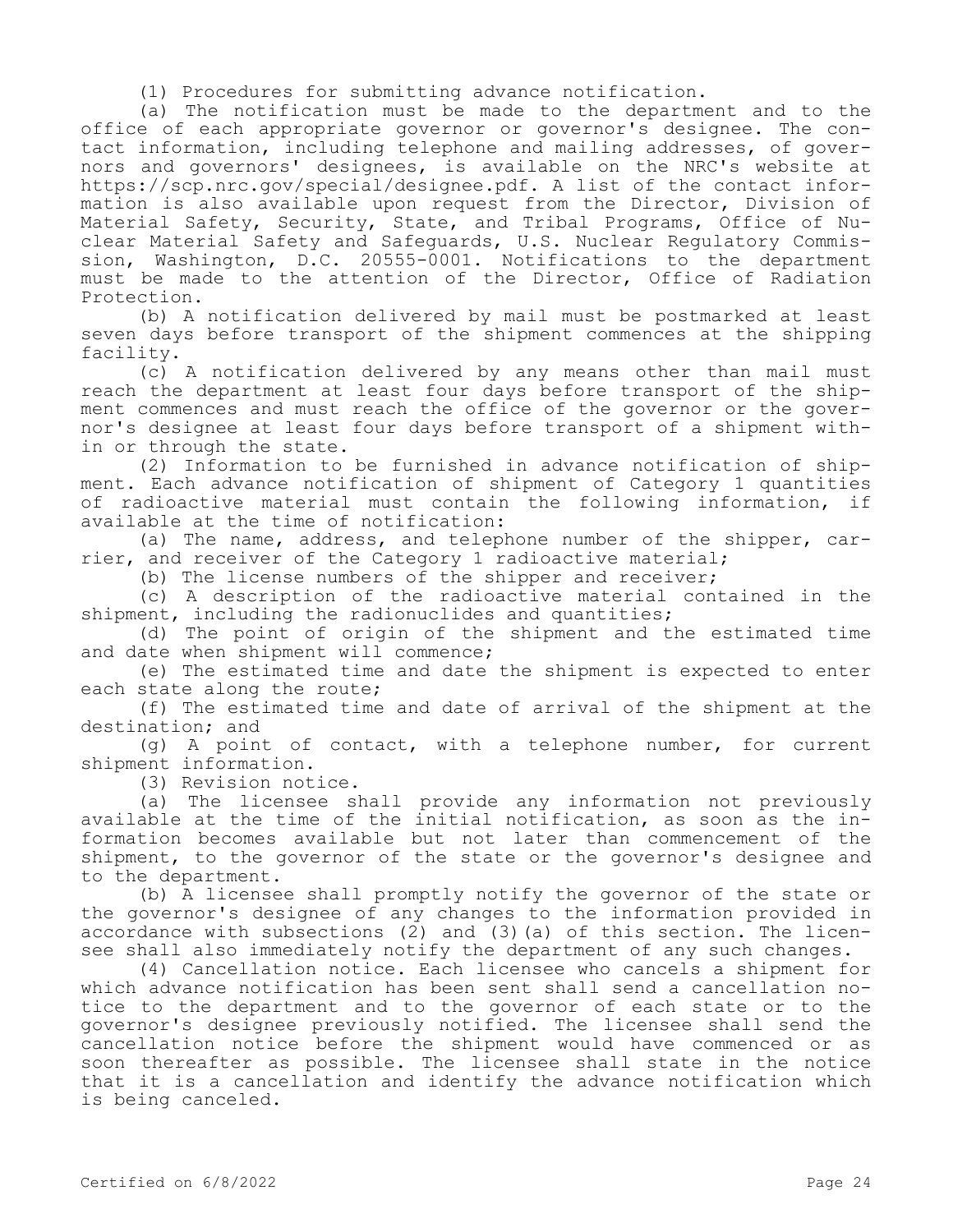(5) Records. The licensee shall retain a copy of the advance notification and any revision and cancellation notices as a record for three years.

 $\overline{6}$ ) Protection of information. State officials, state employees, and other individuals, whether or not licensees of the department, NRC, or an agreement state who receive schedule information of the kind specified in subsection (2) of this section shall protect that information against unauthorized disclosure as specified in WAC  $246 - 237 - 043(4)$ .

[Statutory Authority: RCW 70A.388.040 and 70A.388.110. WSR 22-11-063, § 246-237-077, filed 5/16/22, effective 6/16/22. Statutory Authority: RCW 70.98.050 and 70.98.110. WSR 17-01-034, § 246-237-077, filed 12/12/16, effective 1/12/17; WSR 16-13-079, § 246-237-077, filed 6/14/16, effective 7/15/16.]

**WAC 246-237-079 Requirements for physical protection of Category 1 and Category 2 quantities of radioactive material during shipment.**  (1) Shipments by road.

(a) Each licensee who transports, or delivers to a carrier for transport, in a single shipment, a Category 1 quantity of radioactive material shall:

(i) Ensure that movement control centers are established that maintain position information from a remote location. These control centers must monitor shipments twenty-four hours a day, seven days a week, and have the ability to communicate immediately, in an emergency, with the appropriate law enforcement agencies.

(ii) Ensure that redundant communications are established that allow the transport to contact the escort vehicle (when used) and movement control center at all times. Redundant communications may not be subject to the same interference factors as the primary communication.

(iii) Ensure that shipments are continuously and actively monitored by a telemetric position monitoring system or an alternative tracking system reporting to a movement control center. A movement control center must provide positive confirmation of the location, status, and control over the shipment. The movement control center must be prepared to promptly implement preplanned procedures in response to deviations from the authorized route or a notification of actual, attempted, or suspicious activities related to the theft, loss, or diversion of a shipment. These procedures will include, but not be limited to, the identification of and contact information for the appropriate LLEA along the shipment route.

(iv) Provide an individual to accompany the driver for those highway shipments with a driving time period greater than the maximum number of allowable hours of service in a twenty-four hour duty day as established by the Department of Transportation Federal Motor Carrier Safety Administration. The accompanying individual may be another driver.

(v) Develop written normal and contingency procedures to address:

(A) Notifications to the communication center and law enforcement agencies;

(B) Communication protocols. Communication protocols must include a strategy for the use of authentication codes and duress codes and provisions for refueling or other stops, detours, and locations where communication is expected to be temporarily lost;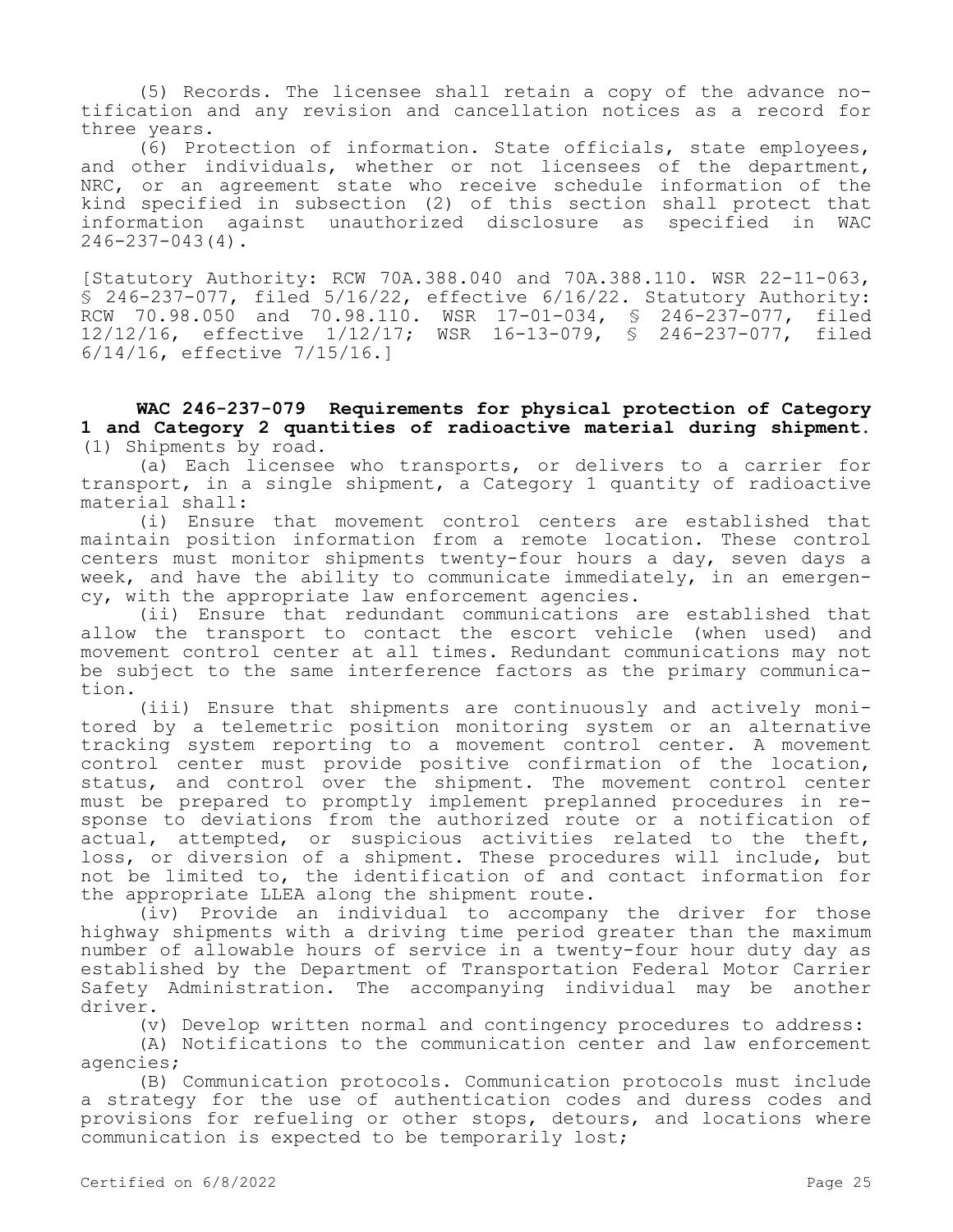(C) Loss of communications; and

(D) Responses to an actual or attempted theft or diversion of a shipment.

(vi) Each licensee who makes arrangements for the shipment of Category 1 quantities of radioactive material shall ensure that drivers, accompanying personnel, and movement control center personnel have access to the normal and contingency procedures.

(b) Each licensee who transports Category 2 quantities of radioactive material shall maintain constant control or surveillance during transit and have the capability for immediate communication to summon appropriate response or assistance.

(c) Each licensee who delivers to a carrier for transport, in a single shipment, a Category 2 quantity of radioactive material shall:

(i) Use carriers who have established package tracking systems. An established package tracking system is a documented, proven, and reliable system routinely used to transport objects of value. In order for a package tracking system to maintain constant control or surveillance, the package tracking system must allow the shipper or transporter to identify when and where the package was last and when it should arrive at the next point of control.

(ii) Use carriers who maintain constant control or surveillance during transit and have the capability for immediate communication to summon appropriate response or assistance; and

(iii) Use carriers who have established tracking systems that require an authorized signature prior to releasing the package for delivery or return.

(2) Shipments by rail.

(a) Each licensee who transports, or delivers to a carrier for transport, in a single shipment, a Category 1 quantity of radioactive material shall:

(i) Ensure that rail shipments are monitored by a telemetric position monitoring system or an alternative tracking system reporting to the licensee, third-party, or railroad communications center. The communications center shall provide positive confirmation of the location of the shipment and its status. The communications center shall implement preplanned procedures in response to deviations from the authorized route or to a notification of actual, attempted, or suspicious activities related to the theft or diversion of a shipment. These procedures will include, but not be limited to, the identification of and contact information for the appropriate LLEA along the shipment route.

(ii) Ensure that periodic reports to the communications center are made at preset intervals.

(b) Each licensee who transports, or delivers to a carrier for transport, in a single shipment, a Category 2 quantity of radioactive material shall:

(i) Use carriers who have established package tracking systems. An established package tracking system is a documented, proven, and reliable system routinely used to transport objects of value. In order for a package tracking system to maintain constant control or surveillance, the package tracking system must allow the shipper or transporter to identify when and where the package was last and when it should arrive at the next point of control.

(ii) Use carriers who maintain constant control or surveillance during transit and have the capability for immediate communication to summon appropriate response or assistance; and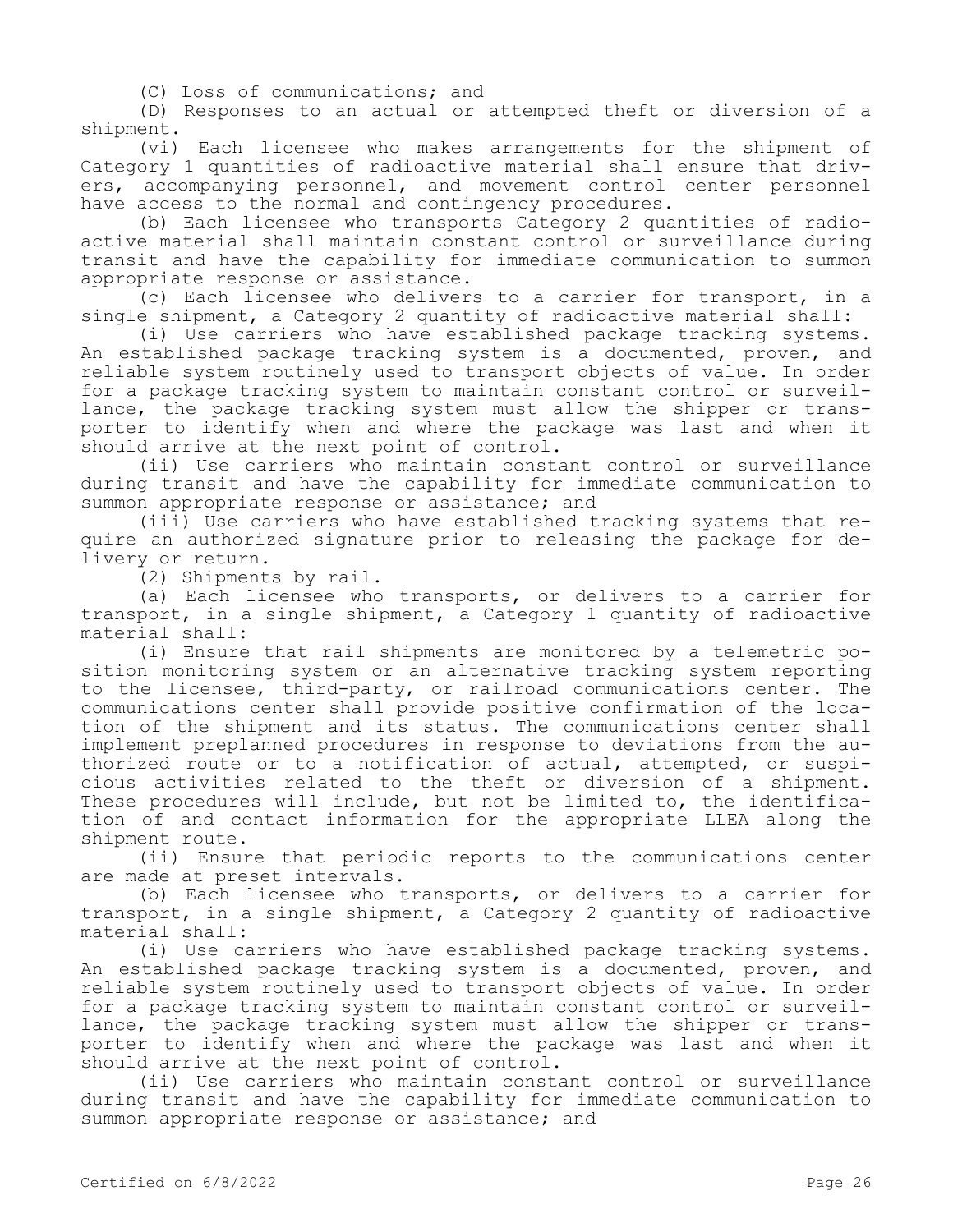(iii) Use carriers who have established tracking systems that require an authorized signature prior to releasing the package for delivery or return.

(3) Investigations. Each licensee who makes arrangements for the shipment of Category 1 quantities of radioactive material shall immediately conduct an investigation upon discovery that a Category 1 shipment is lost or missing. Each licensee who makes arrangements for the shipment of Category 2 quantities of radioactive material shall immediately conduct an investigation, in coordination with the receiving licensee, of any shipment that has not arrived by the designated no-later-than arrival time.

[Statutory Authority: RCW 70.98.050 and 70.98.110. WSR 16-13-079, § 246-237-079, filed 6/14/16, effective 7/15/16.]

**WAC 246-237-081 Reporting requirements.** (1) The shipping licensee shall notify the appropriate LLEA and the department within one hour of its determination that a shipment of Category 1 quantities of radioactive material is lost or missing. The appropriate LLEA would be the law enforcement agency in the area of the shipment's last confirmed location. During the investigation required by WAC 246-237-079(3), the shipping licensee will provide agreed upon updates to the department on the status of the investigation.

(2) The shipping licensee shall notify the department within four hours of its determination that a shipment of Category 2 quantities of radioactive material is lost or missing. If, after twenty-four hours of the determination that the shipment is lost or missing, the radioactive material has not been located and secured, the licensee shall immediately notify the department.

(3) The shipping licensee shall notify the designated LLEA along the shipment route as soon as possible upon discovery of any actual or attempted theft or diversion of a shipment or suspicious activities related to the theft or diversion of a shipment of a Category 1 quantity of radioactive material. As soon as possible after notifying the LLEA, the licensee shall notify the department upon discovery of any actual or attempted theft or diversion of a shipment, or any suspicious activity related to the shipment of Category 1 radioactive material.

(4) The shipping licensee shall notify the department as soon as possible upon discovery of any actual or attempted theft or diversion of a shipment, or any suspicious activity related to the shipment, of a Category 2 quantity of radioactive material.

(5) The shipping licensee shall notify the department and the LLEA as soon as possible upon recovery of any lost or missing Category 1 quantities of radioactive material.

(6) The shipping licensee shall notify the department as soon as possible upon recovery of any lost or missing Category 2 quantities of radioactive material.

(7) The initial telephonic notification required by subsections (1) through (4) of this section must be followed within a period of thirty days by a written report submitted to the department by an appropriate method. A written report is not required for notifications of suspicious activities required by subsections (3) and (4) of this section. In addition, the licensee shall provide a copy of the written report to the department. The report must set forth the following information: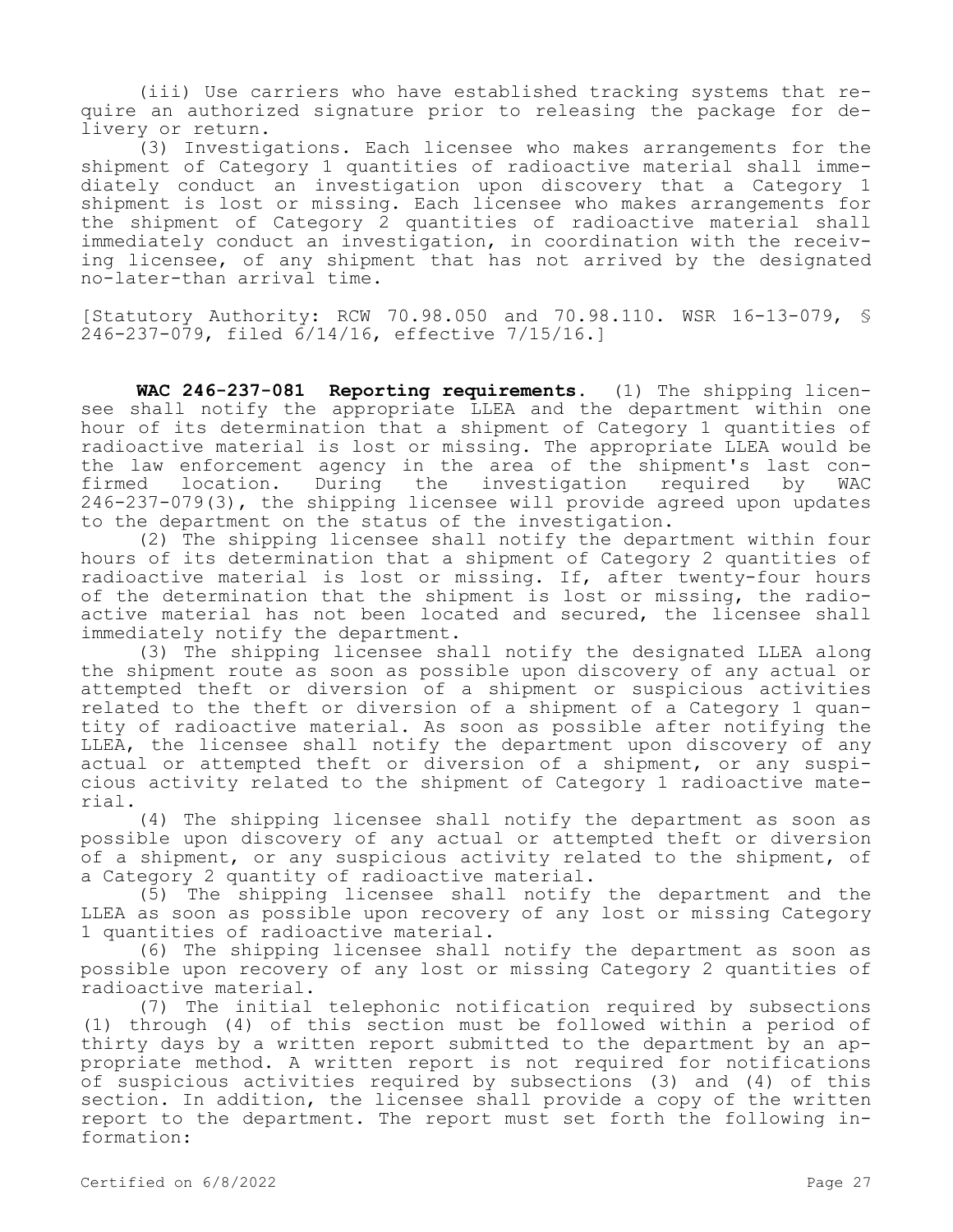(a) A description of the licensed material involved, including kind, quantity, chemical and physical form;

(b) A description of the circumstances under which the loss or theft occurred;

(c) A statement of disposition, or probable disposition, of the licensed material involved;

(d) Actions that have been taken, or will be taken, to recover the material; and

(e) Procedures or measures that have been, or will be, adopted to ensure against a recurrence of the loss or theft of licensed material.

(8) Subsequent to filing the written report, the licensee shall also report any additional substantive information about the loss or theft to the department within thirty days after the licensee learns of such information.

[Statutory Authority: RCW 70.98.050 and 70.98.110. WSR 16-13-079, § 246-237-081, filed 6/14/16, effective 7/15/16.]

**WAC 246-237-101 Form of records.** Each record required by this chapter must be legible throughout the retention period specified by department rule. The record may be the original or a reproduced copy or a microform, provided the copy or microform is authenticated by authorized personnel and the microform is capable of producing a clear copy throughout the required retention period. The record may also be stored in electronic media with the capability of producing legible, accurate, and complete records during the required retention period. Records such as letters, drawings, and specifications, must include all pertinent information such as stamps, initials, and signatures. The licensee shall maintain adequate safeguards against tampering with, and loss of, records.

[Statutory Authority: RCW 70.98.050 and 70.98.110. WSR 16-13-079, § 246-237-101, filed 6/14/16, effective 7/15/16.]

**WAC 246-237-103 Record retention.** Licensees shall maintain records required by this chapter for the period specified by the appropriate rule. If a retention period is not otherwise specified, these records must be retained until the department terminates the facility's license. All records related to this chapter may be destroyed upon department termination of the facility license.

[Statutory Authority: RCW 70.98.050 and 70.98.110. WSR 16-13-079, § 246-237-103, filed 6/14/16, effective 7/15/16.]

**WAC 246-237-105 Inspections.** (1) Each licensee shall afford the department, at all reasonable times, opportunity to inspect Category 1 or Category 2 quantities of radioactive material and the premises and facilities wherein the nuclear material is used, produced, or stored.

(2) Each licensee shall make available to the department for inspection, upon reasonable notice, records kept by the licensee pertaining to receipt, possession, use, acquisition, import, export, or transfer of Category 1 or Category 2 quantities of radioactive material.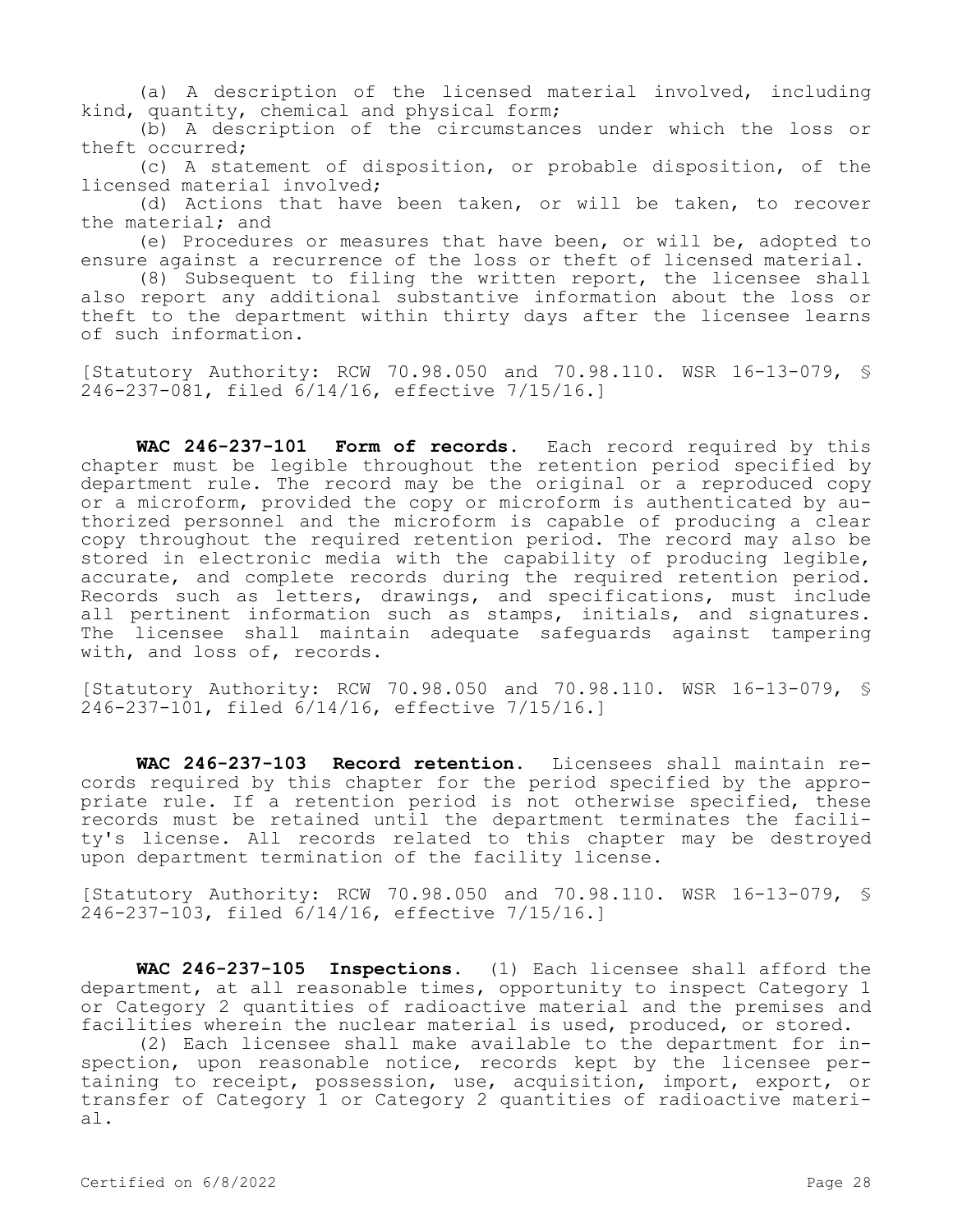[Statutory Authority: RCW 70.98.050 and 70.98.110. WSR 16-13-079, § 246-237-105, filed 6/14/16, effective 7/15/16.]

**WAC 246-237-900 Appendix A: Table 1—Category 1 and Category 2 thresholds.** Terabecquerel (TBq) values are the regulatory standard. The curie (Ci) values specified are obtained by converting from the TBq value. The curie values provided for practical usefulness only.

| <b>Radioactive material</b> | <b>Category 1</b><br>$(T\bar{B}q)$ | <b>Category 1</b><br>(Ci) | <b>Category 2</b><br>$(T\bar{B}q)$ | <b>Category 2</b><br>(Ci) |
|-----------------------------|------------------------------------|---------------------------|------------------------------------|---------------------------|
| Americium-241               | 60                                 | 1,620                     | 0.6                                | 16.2                      |
| Americium-241/Be            | 60                                 | 1,620                     | 0.6                                | 16.2                      |
| Californium-252             | 20                                 | 540                       | 0.2                                | 5.40                      |
| Cobalt-60                   | 30                                 | 810                       | 0.3                                | 8.10                      |
| Curium-244                  | 50                                 | 1,350                     | 0.5                                | 13.5                      |
| Cesium-137                  | 100                                | 2,700                     | 1                                  | 27.0                      |
| Gadolinium-153              | 1,000                              | 27,000                    | 10                                 | 270                       |
| Iridium-192                 | 80                                 | 2,160                     | 0.8                                | 21.6                      |
| Plutonium-238               | 60                                 | 1,620                     | 0.6                                | 16.2                      |
| Plutonium-239/Be            | 60                                 | 1,620                     | 0.6                                | 16.2                      |
| Promethium-147              | 40,000                             | 1,080,000                 | 400                                | 10,800                    |
| Radium-226                  | 40                                 | 1,080                     | 0.4                                | 10.8                      |
| Selenium-75                 | 200                                | 5,400                     | $\overline{2}$                     | 54.0                      |
| Strontium-90                | 1,000                              | 27,000                    | 10                                 | 270                       |
| Thulium-170                 | 20,000                             | 540,000                   | <b>200</b>                         | 5,400                     |
| Ytterbium-169               | 300                                | 8,100                     | 3                                  | 81.0                      |

Note: Calculations Concerning Multiple Sources or Multiple Radionuclides

The "sum of fractions" methodology for evaluating combinations of multiple sources or multiple radionuclides is to be used in determining whether a location meets or exceeds the threshold and is thus subject to the requirements of this chapter.

I. If multiple sources of the same radionuclide or multiple radionuclides are aggregated at a location, the sum of the ratios of the total activity of each of the radionuclides must be determined to verify whether the activity at the location is less than the Category 1 or Category 2 thresholds of Table 1, as appropriate. If the calculated sum of the ratios, using the equation below, is greater than or equal to 1.0, then the applicable requirements of this chapter apply.

II. First determine the total activity for each radionuclide from Table 1. This is done by adding the activity of each individual source, material in any device, and any loose or bulk material that contains the radionuclide. Then use the equation below to calculate the sum of the ratios by inserting the total activity of the applicable radionuclides from Table 1 in the numerator of the equation and the corresponding threshold activity from Table 1 in the denominator of the equation. Calculations must be performed in metric values (TBq) and the numerator and denominator values must be in the same units.

 $R_1$ = total activity for radionuclide 1  $R<sub>2</sub>$  total activity for radionuclide 2